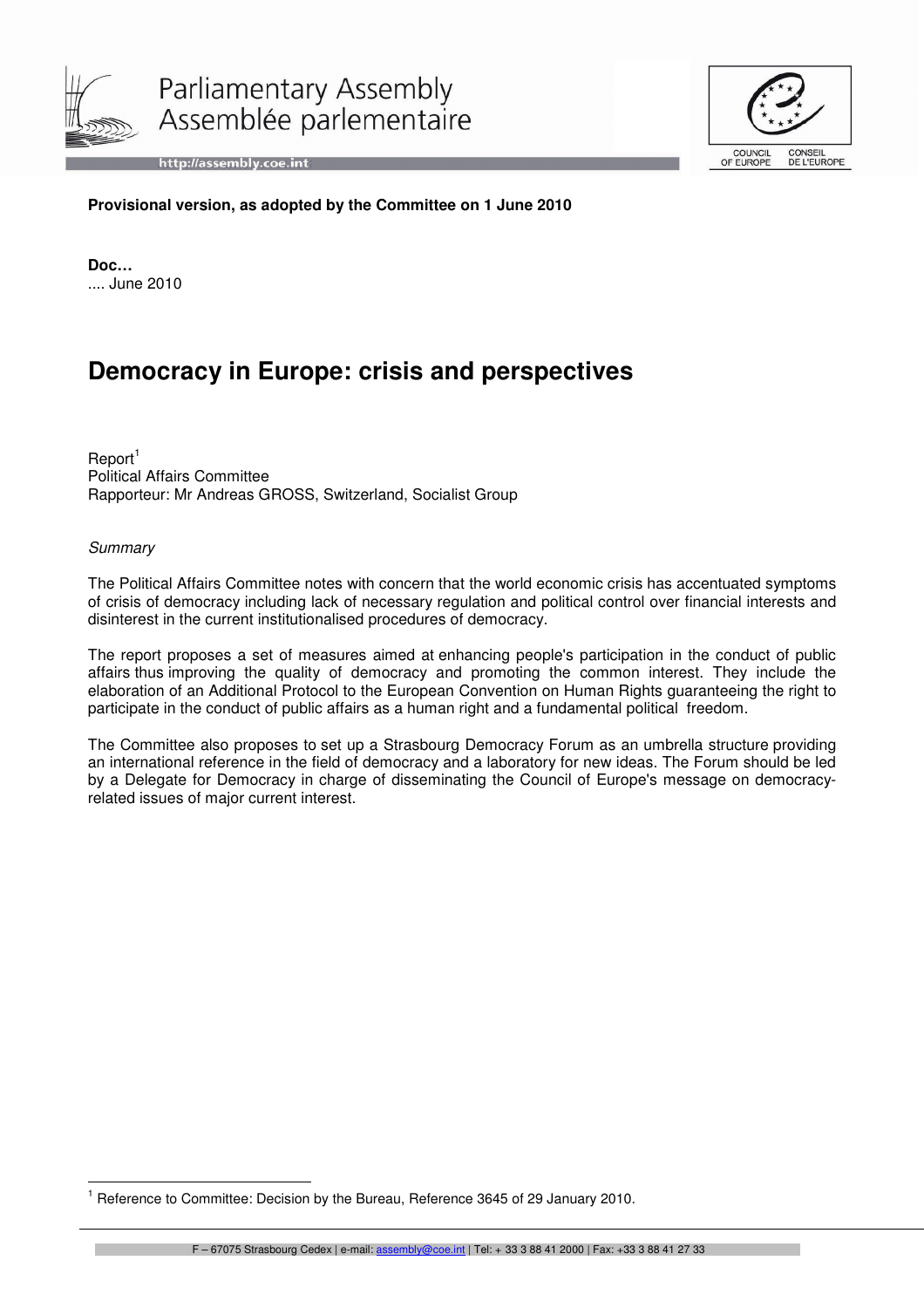## **A. Draft resolution<sup>2</sup>**

1. The Parliamentary Assembly notes with concern that the recent world economic crisis has accentuated symptoms of crisis of democracy which have been present for some time now. In particular:

1.1. lack of necessary regulation and co-operation at the international level to face the challenges of globalisation, as well as lack of political control over financial interests;

1.2. highly centralised executive decision-making and global negotiation mechanisms with little parliamentary control, insufficient transparency and without opportunities for citizens' participation. This has further bred people's distrust in democratic institutions and the quality of the democracy they live in and increased their feeling of powerlessness and frustration;

1.3. concentration of power and money, and, in some Council of Europe member states, also an excessive concentration of the media in the hands of a few. More and more politicians have become dependent on the huge fortunes or the favours of those who own the media. As inequality and the concentration of wealth increase, so does the corruption of democratic institutions;

1.4. a disinterest in the current institutionalised procedures of democracy and a crisis in representation. Election turnouts have gone into freefall in most European countries and abstention rates reached up to 80% in some of them in the 2009 elections to the European Parliament;

1.5. populist, extremist and identity politics, as well as nationalistic rhetoric, have been reinforced during recent years under crisis conditions in many member states;

1.6. an almost unlimited collection of personal data by state agencies, notably the police and social security agencies, as well as by private companies, threatens personal freedom and privacy, which are pre-conditions for free participation in democratic life.

2. The Assembly considers that the current crisis in representation requires that, apart from the traditional forms of mandate and delegation, with which less and less citizens are satisfied, the political relationship between society and the authorities must also be approached in a different manner. Thus, without putting into question representative democracy, the Assembly underlines that representation can no longer be the only expression of democracy; the latter has also to be developed beyond representation, in particular by the following means:

2.1. more sustained forms of interaction between people and the authorities must be established, beyond the conventional representative approach, in order to include, in a carefully designed manner, direct democratic elements in the decision-making process;

2.2. participatory democracy should be enhanced as a process in which all people, and not only nationals, are involved in the conduct of public affairs, at local, regional, national and European levels;

2.3. democracy should be understood not just as a system or the sum of individual rights, but as a form of society which requires rules for social justice and redistribution and implies not only delegating and taking decisions, but also discussing and living together in dignity, respect and solidarity. It is work in progress which is put to the test on a daily basis;

2.4. the renewal of politics also requires the development of a new culture of civic and political responsibility. The latter needs to be considered in terms of responsiveness and accountability, as well as transparency, on the part of those who govern.This also applies to civil society actors who participate in the political debate. As far as the accountability and transparency of political parties are concerned, the Assembly refers to the newly adopted code of good conduct in the field of political parties.

3. The Assembly stresses that the right to participate in the conduct of public affairs, be it at local, regional, national or European levels, is a human right and a fundamental political freedom and should thus be embodied as such in the European Convention of Human Rights (ECHR).

 $2$  Draft resolution adopted by the Committee on 1 June 2010.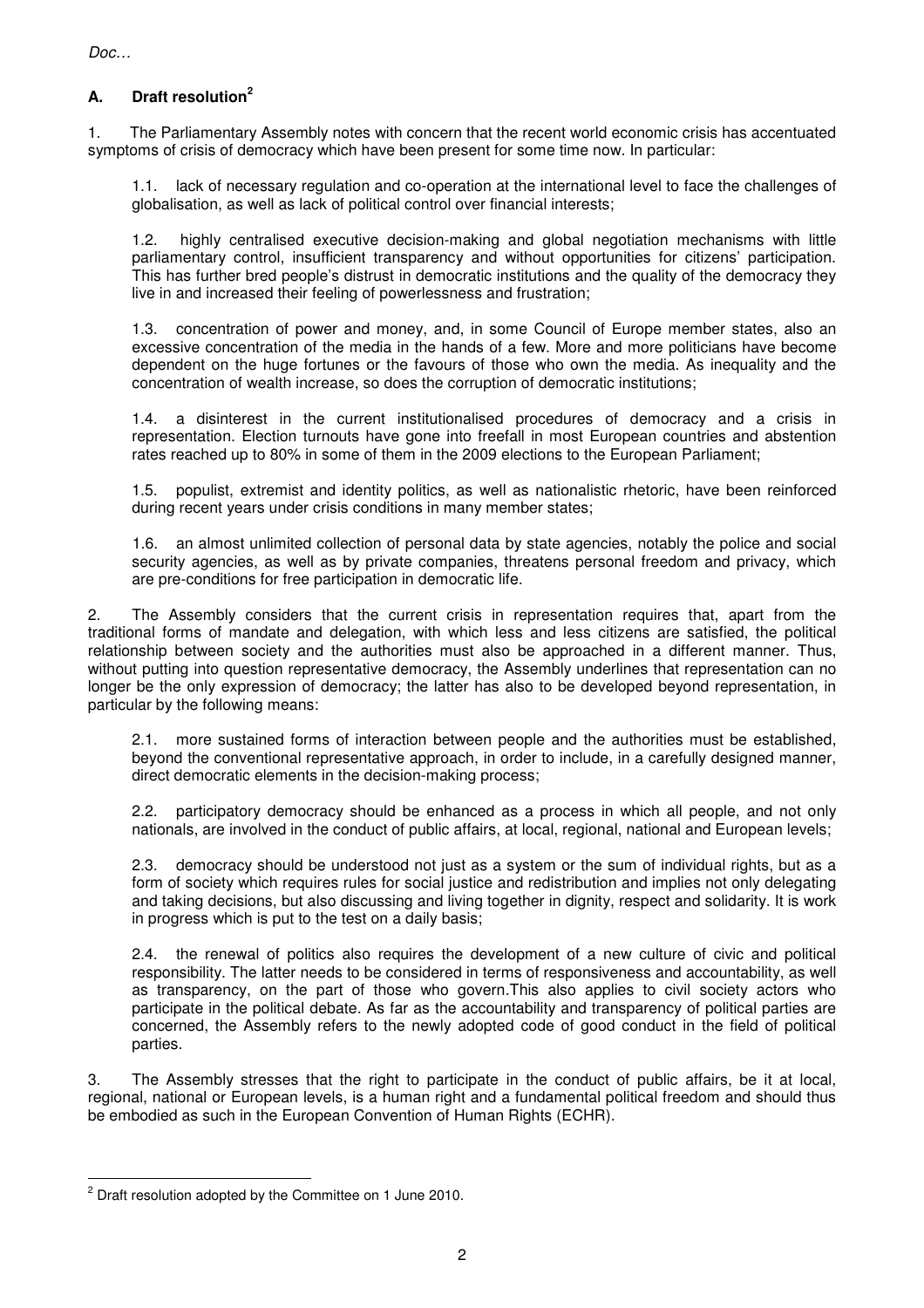4. Humanising and democratising the process of globalisation is another challenge the Council of Europe is facing. Its contribution could consist in developing, along with other actors, guidelines to regulate globalisation in full respect of human rights, including women's rights and social rights, ecological imperatives and the rule of law.

5. Stronger support should be given to transnational networks formed by citizens to address specific issues, such as environmental, social or even constitutional ones, especially in view of the advent of transnational European democracy building. In this context, the Assembly welcomes the European Citizens' Initiative (ECI) provided for by the European Union (EU) Lisbon Treaty, which gives European citizens an opportunity to present legislative proposals to the European Commission, thus constituting the first instrument of transnational and direct democracy in the EU. The Assembly expects that the EU Institutions will implement the ECI in such a manner as to enable all democratically engaged civil society groups, and not only the privileged ones, to make use of it in the common European interest.

6. With a view to contributing to enhancing people's participation in the conduct of public affairs, improving the quality of democracy and promoting the common interest, the Assembly:

6.1. calls on Council of Europe member states to:

6.1.1. establish participatory and deliberative structures, such as participatory budgeting, citizen initiated referendum processes and citizens' juries or conferences, open to all those living in a country and not only to nationals;

6.1.2. set up, enhance and promote independent supervisory institutions, such as ombudsperson's offices and bodies dealing with access to public documents and data protection, so as to enhance the concept of political responsibility and accountability;

6.1.3. improve citizenship education and political training by ensuring compliance with the new Council of Europe Charter on Education for Democratic Citizenship and Human Rights Education, as well as implementing Council of Europe's programmes in the field of democratic citizenship and human rights education;

6.2. decides to pursue further reflection, in close consultation with the European Commission for Democracy through Law (Venice Commission), with a view to elaborating an Additional Protocol to the ECHR guaranteeing the right to participate in the conduct of public affairs as a human right and fundamental freedom. This would supplement, on the one hand, the right to vote and stand for elections, guaranteed by Protocol No. 1 to the ECHR (ratified by all but two member states of the Council of Europe) and, on the other, similar initiatives taken at local level;

6.3. resolves to organise open public debates in the context of the drafting process of the new protocol so that this process in itself offers an opportunity for promoting public discourse and raising awareness on the need to increase citizens active participation and ensure further involvement of all people in the conduct of public affairs.

7. The Assembly, recalling its earlier proposal in Resolution 1886 (2009) on the future of the Council of Europe in the light of its sixty years of experience and reiterating that, among the three main pillars of the Council of Europe, the Democracy pillar needs to be strengthened, further conceptualised and gain in visibility, proposes that:

7.1. a Strasbourg Democracy Forum be set up as an umbrella structure providing an international reference in the field of democracy and a laboratory for new ideas and proposals – including older ones which have been forgotten and need to be put back on the agenda - with a view to strengthening and restoring democracy. Such a structure could also serve as a barometer with respect to the main new challenges to democracy in Europe today, including those raised by globalisation;

7.2. a high-profile personality, a sort of a Delegate for Democracy, be entrusted with the task of leading and animating the Strasbourg Democracy Forum, as well as disseminating, on a permanent basis, the Council of Europe's message on democracy-related issues of major current interest.

8. The Assembly invites the national parliaments of the Council of Europe member states to examine the present report and resolution and provide their feedback in an appropriate manner with a view to ensuring relevant follow-up in the framework of national legislation and policies.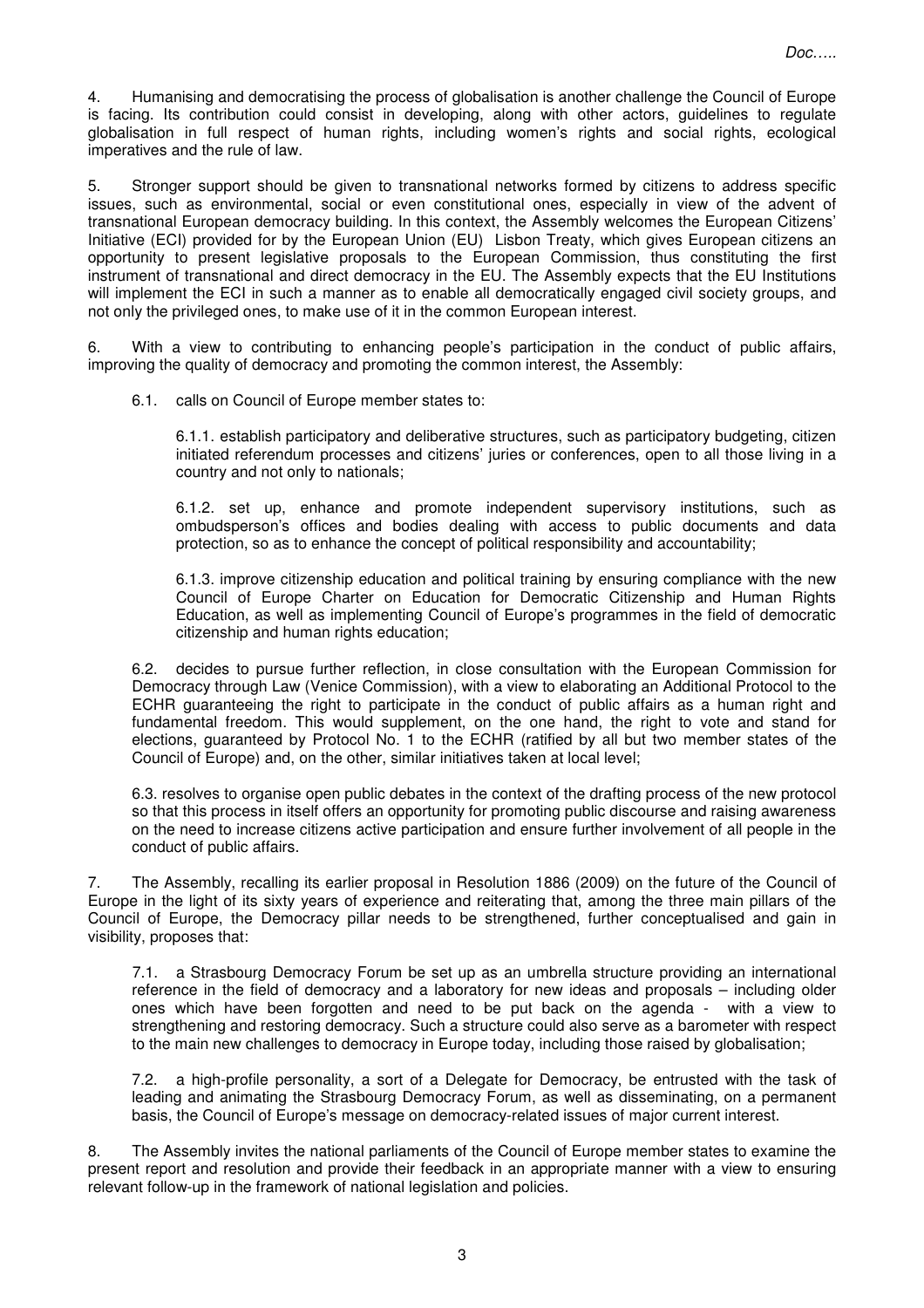## **B. Draft recommendation<sup>3</sup>**

1. The Parliamentary Assembly refers to its Resolution… on democracy in Europe: crisis and perspectives in which it notes with concern that the recent world economic crisis has accentuated symptoms of crisis of democracy which have been present for some time now, including lack of rules and regulations to face the challenges of globalisation and increased citizens' disinterest in current institutionalised procedures of democracy.

2. The Assembly considers that the ensuing crisis in representation can be overcome through an enhanced process of participatory democracy and the development of a new culture of political responsibility in terms of responsiveness and accountability, as well as transparency on the part of those who govern.

3. Considering that the right to participate in the conduct of public affairs, be it at local, regional, national or European levels, is a human right and a fundamental political freedom, the Assembly has decided to pursue further reflection, in close consultation with the European Commission for Democracy through Law (Venice Commission), with a view to elaborating an Additional Protocol to the European Convention of Human Rights guaranteeing this right. It has also resolved to organise open public debates in the context of the drafting process of the new protocol before proposing a draft text to the Committee of Ministers, so that this process in itself offers an opportunity for promoting public discourse and raising awareness on the need to increase citizens active participation and ensure further involvement of all people in the conduct of public affairs.

4. The Assembly, recalling its earlier proposal in the Resolution 1886 (2009) on the future of the Council of Europe in the light of its sixty years of experience and reiterating that, among the three main pillars of the Council of Europe, the Democracy pillar of the Organisation needs to be strengthened and gain in visibility, recommends the Committee of Ministers to:

4.1. set up a Strasbourg Democracy Forum as an umbrella structure with a view to providing an international reference in the field of democracy and a laboratory for new ideas and proposals in the field of democracy, as well as developing synergies among relevant Council of Europe structures and activities, such as the Forum for the Future of Democracy, the biennial Assembly debates on the state of democracy, the Venice Commission, the Summer University of Democracy and the Schools of Political Studies networking;

4.2. entrust to a high-profile personality, a sort of a Delegate for Democracy, the task of leading and animating the Strasbourg Democracy Forum, as well as disseminating, on a permanent basis, the Council of Europe's message on democracy-related issues of major current interest.

5. The Assembly also invites the Committee of Ministers to contribute, along with other actors and in particular the European Union, to the elaboration of guidelines to regulate globalisation in full respect of human rights, including social rights, ecological imperatives and the rule of law.

 $3$  Draft recommendation adopted by the Committee on 1 June 2010.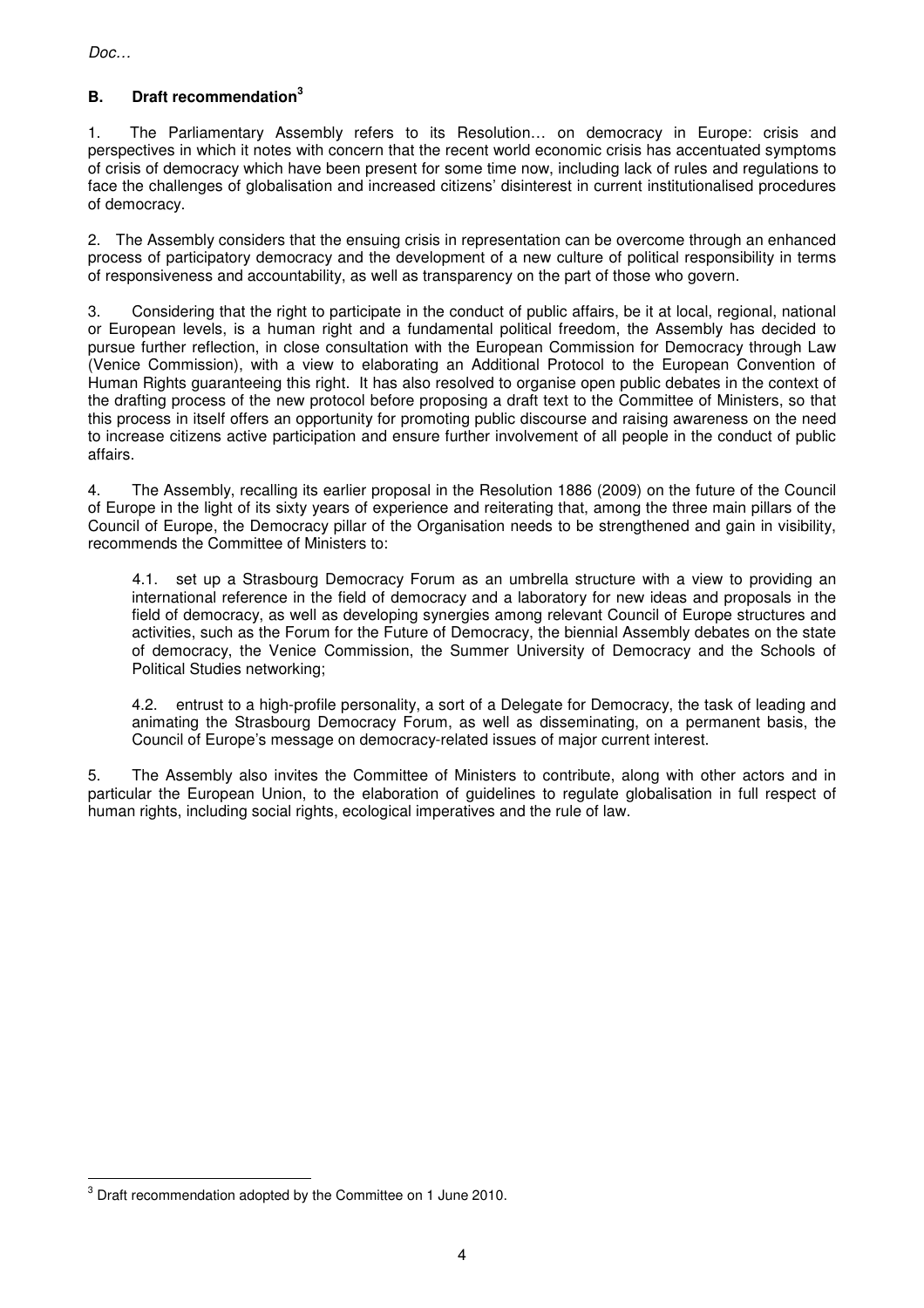## **C. Explanatory memorandum by Mr Gross, Rapporteur**

## **Table of contents**

| 4.1. Moving towards a more participatory and deliberative form of democracy 15<br>4.3. Taking account of long-term concerns and tackling the short-termism |  |
|------------------------------------------------------------------------------------------------------------------------------------------------------------|--|
|                                                                                                                                                            |  |
| 5.1. Guaranteeing the right to participate in the conduct of public affairs as                                                                             |  |
|                                                                                                                                                            |  |

#### \*\*\*\*\*

#### **1. Introduction**

1. As Rapporteur of the Political Affairs Committee for both the 2007 debate on the state of human rights and democracy in Europe and the 2008 debate on the state of democracy in Europe, I adopted a normative approach. I thought it was essential in the first place to identify and define the **normative basis** of democracies which would serve as criteria for the evaluation of the state of democracy in European countries, its main challenges and the remedies, as well as the reform perspectives which might be proposed.

2. In my 2007 report, I thus defined the **constituent dimensions of democracy** and their relevance at the level of the individual, political organisations and governmental institutions. As democracy is an ongoing, never accomplished process, I also proposed sets of **criteria** (standards) which could be applied to different stages of democracy building – from basic to strong democracies. The establishment of these criteria enabled me to examine the achievement of standards of democracy in Council of Europe member states and thus identify shortcomings of the democratic process in our countries and on the continent as a whole. I refer all those interested to Doc. 11203, as well as Recommendation 1791 (2007) and Resolution 1547 (2007).

3. In my 2008 report, following the decision by the Political Affairs Committee that the report should focus on one of the challenges facing democracy today, namely on **migration**, I examined the phenomenon of how democratic systems in our countries are increasingly confronted with the enormous diversity of their own societies. I argued that one of the ultimate objectives of every democratic system should be the elimination of political advantages linked to the status of citizen as compared to non-citizens. Moreover, there should be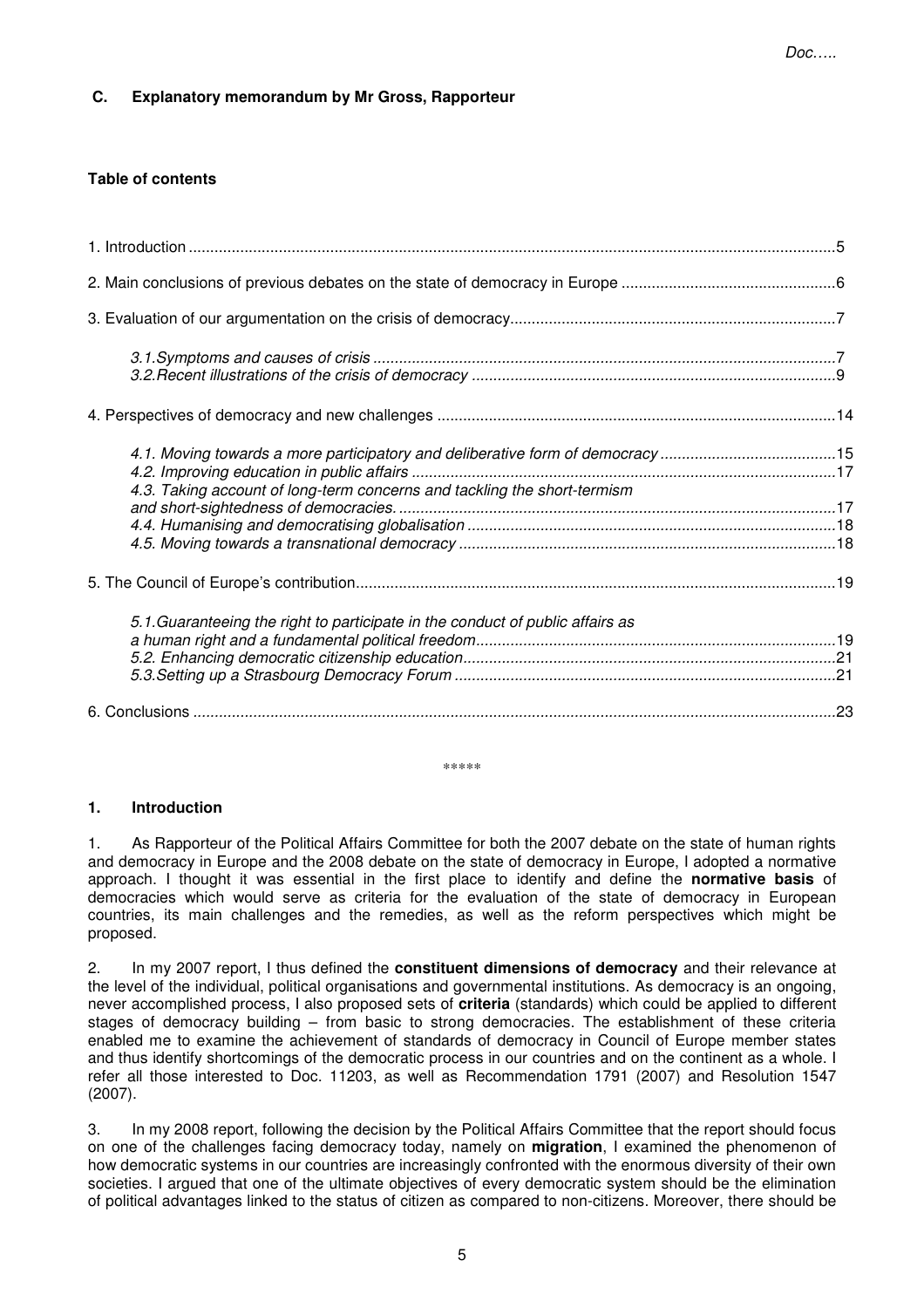l.

no major differences between citizens of different origins or cultural communities in exercising their involvement in the democratic process. The essence of democracy is that all those concerned by decisions taken within a democratic process should be a part of the decision-taking process - independently of their nationality, gender, age, wealth or education. I refer all those interested to Doc. 11623, as well as Recommendation 1839 (2008) and Resolution 1617 (2008).

4. The purpose of this year's report, which is meant to be yet another contribution in the periodic debate on the state of democracy in Europe, is to provide an **evaluation of the two previous reports** on the state of democracy in Europe and verify the relevance of the criteria on the quality of democracy developed therein, in the light of the present situation, including the veracity of the hypothesis that **democracy in Europe is in crisis**. It also aims at presenting the **perspectives of democracy** and those for the "**democratisation of democracy**" in the near and longer future. In the light of this year's evaluation, I would also like to strengthen some of the arguments developed in the previous reports and specify the reforms we need in order to overcome the crisis of democracy and regain the trust and faith of all in the process of democracy. Finally, specific proposals on what the Council of Europe can do to strengthen **participation of all in the conduct of public affairs** and thus enhance participatory democracy, as well as to reinforce and render more visible **its own role and message on democracy** are made.

## **2. Main conclusions of previous debates on the state of democracy in Europe**

5. Firstly, we all agreed that it is impossible to identify a perfect model of democracy. Even if there is a general consensus on the main principles of democracy, there is no agreement for a unique and perfect way to implement them. There are too many variables, including geography, history, tradition, culture, the state of development of the country, the way in which the values and beliefs have shaped democracy and the way in which democracy has come about.

6. We also concluded that there is no single democracy in our member states which would be spared by the **crisis of democracy**. And I repeat again in order to avoid misunderstandings: the paradox of today's democracies is that, although never ever in the past have so many people lived in democracies, never were so many people disappointed with the **quality of the democracy** they live in and experience on a daily basis. This is what I see as a crisis in our contemporary democracies calling for a better understanding and action in order to investigate all means to strengthen, develop and improve our democracies.

7. Democracy is also a substantial promise to produce a fair distribution of life chances and opportunities **for all**. The way in which democracy is exercised at present does not allow it to deliver these promises. This is one of the main reasons why so many citizens in today's Europe turn their back on institutionalised politics, abstain from participating in elections or, by voting, express their populist, nationalistic and even xenophobic tendencies, a phenomenon we witness in the whole of Europe, whether eastern, central or western.

8. The result of the **imbalance of power between economy and democracy** is that important decisions are increasingly taken outside parliaments and the whole democratic process.<sup>4</sup> On the contrary, more and more decisions are rather prompted by non democratic actors of power and decision-making. People have doubts about democracy because they feel unable to influence the political process of making decisions of utmost importance for their daily life.

9. Furthermore, during our previous debates, we agreed that if we want to overcome the crisis of democracy, we must think about overcoming the reduction of democracy to mere representation ("it is always democracy but not only representative!") and about constituting democracy on the **transnational level,** including on the European Union level. In this latter respect, there have recently been small positive developments that are worth being noted. At the same time, with respect to enlarging representative democracy with elements of direct democracy, we have witnessed examples which can show us how to design such processes in a way that majorities can never put into question fundamental and human rights of minorities.

10. As it is practically impossible to present an ideal model of democracy and since democracy is an ongoing process, in permanent development, we also agreed that it was even more important to elaborate **criteria for the evaluation of the state of democracy**. In particular, already in my 2007 report, I proposed

<sup>&</sup>lt;sup>4</sup> See Alain Touraine « Qu'est-ce que la démocratie ? » (What is democracy?) éditions Fayard, 1994, page 20 : « we could no longer content ourselves with constitutional and legal guarantees whilst the economic and social life is dominated by the oligarchies which is more and more out of reach ».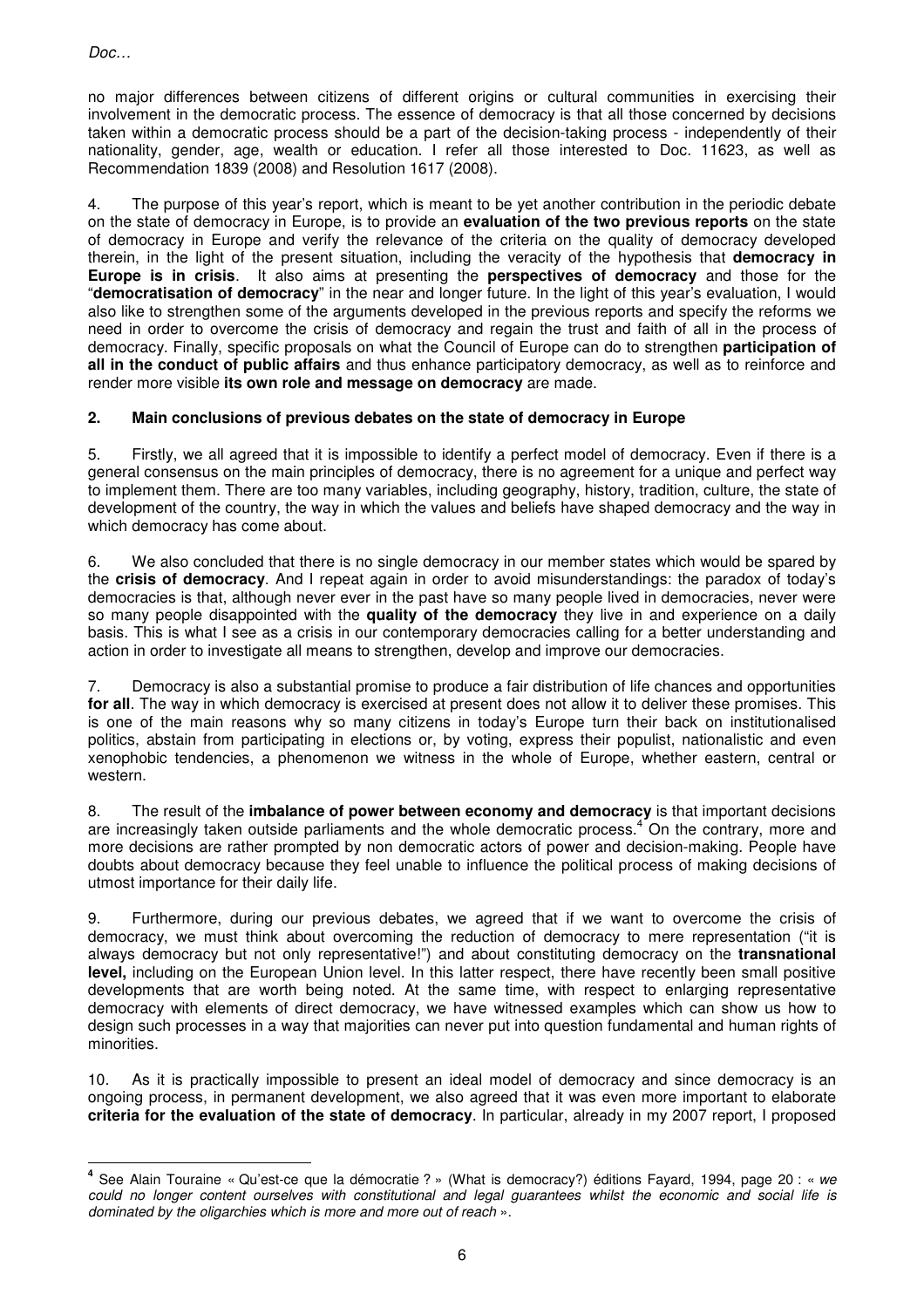to establish **sets of criteria** which could be applied to qualify and improve **four different stages of democracy**: basic, developed, stable and strong democracies.

11. I also proposed, for the purpose of evaluation of the quality of democracy, to establish its **five constituent dimensions.** Also three levels on which the validity of these principles is to be tested have been defined: the micro-level of the **individual citizen**, the medium-level of **social groups and political organisations**, and the macro-level of **governmental institutions and governance**. This allowed specific achievements and shortcomings of democracies in Europe to be assessed and the four stages of democracy, identified on the basis of sets of criteria, to be defined as a basis for more effective programmes and efforts to democratise our democracies.

12. In my 2008 report, I further developed my arguments, also in the context of one of the most important challenges that our democratic systems are confronted with at present, namely a considerable increase in **migration**. Indeed, the standards and stages of democratic systems that I identified in the 2007 report were verified by practice and experience in our countries in my 2008 report. In the latter report, I proposed, in particular an improved table for the purpose of evaluating the quality of democracy in our countries by adding **two further constituent dimensions**: one on **diversity**<sup>5</sup>**and integration** and one on **the culture of citizenship**. This resulted in 21 fields in which the substance of the respective principles is outlined for each level, e.g. "freedom of association" and "protection of minorities" as the expression of the first principle ("Fundamental human rights") for all those acting on the medium-level, i.e. groups and organisations.<sup>6</sup>

13. The 2008 debate being focused on diversity and migration as one of the challenges facing European democracy nowadays, I had the opportunity to demonstrate **to what extent migrants** who, as I showed, make up a large proportion of our societies, **may enjoy the rights which result from the requirements** (criteria) **for basic democracy** (the first among the four stages of democracy I described). The report also demonstrated that this question is also linked to the assessment of the quality of democracy in our countries as it implies **representation and participation** in a political decision-making process. And I pointed out that, since the diversification of our societies will continue along with their modernisation, if we turn a blind eye to this process, if we do not try to include the large groups of migrants and people of migrant origin in our democratic systems, we put in danger the very principle and future of democracy in our countries.

14. Both the 2007 and 2008 reports end with a series of proposals for overcoming democratic deficits in Europe. The 2007 report lists a series of reform measures. The key aim is to **extend and enlarge rights of participation**: the participatory rights of the citizens of European states should no longer be linked to citizenship, but to length of residence, and they should be extended through forms of **participatory** democracy. The 2008 report presents possible measures to remedy the situation in countries in which a large part of the population is excluded from the democratic process, mainly: **naturalisation** and granting **political rights to non-citizens**. Finally the report went over a list of measures that can be taken so as to increase and encourage **participation of migrants in political life**.

## **3. Evaluation of our argumentation on the crisis of democracy**

## 3.1. Symptoms and causes of crisis

 $\overline{a}$ 

15. The 2007 and 2008 reports place the "crisis of democracy in Europe" on three levels:

16. They note first of all **citizens' increasing distance from institutions and institutionalised procedures of democracy, which is not to be confused with disinterest in politics**, their resignation in the face of the complexity of political issues, their diminishing trust in the integrity and competence of politicians and their doubts about the reliability and effectiveness of political decision-making processes and their real power to influence their lives.

17. Secondly, they criticise **the politically ambivalent role of the media**, which, to boost audience figures and further their own business interests, try to set the political agenda and to suggest which persons should run as candidates for public offices - instead of critically scrutinising the performance of the several

<sup>5</sup> See Alain Touraine « Qu'est-ce que la démocratie » ( What is democracy ?) éditions Fayard, 1994, page 25. « the democratic regime is the form of political life which gives most freedom to most people, which protects and recognises the largest possible diversity. » **6**

In order to enable colleagues to make fresh use of it, I reproduced in the appendix to the present report this table from my 2008 report which may serve as a matrix for an evaluation of the state of the democratic process.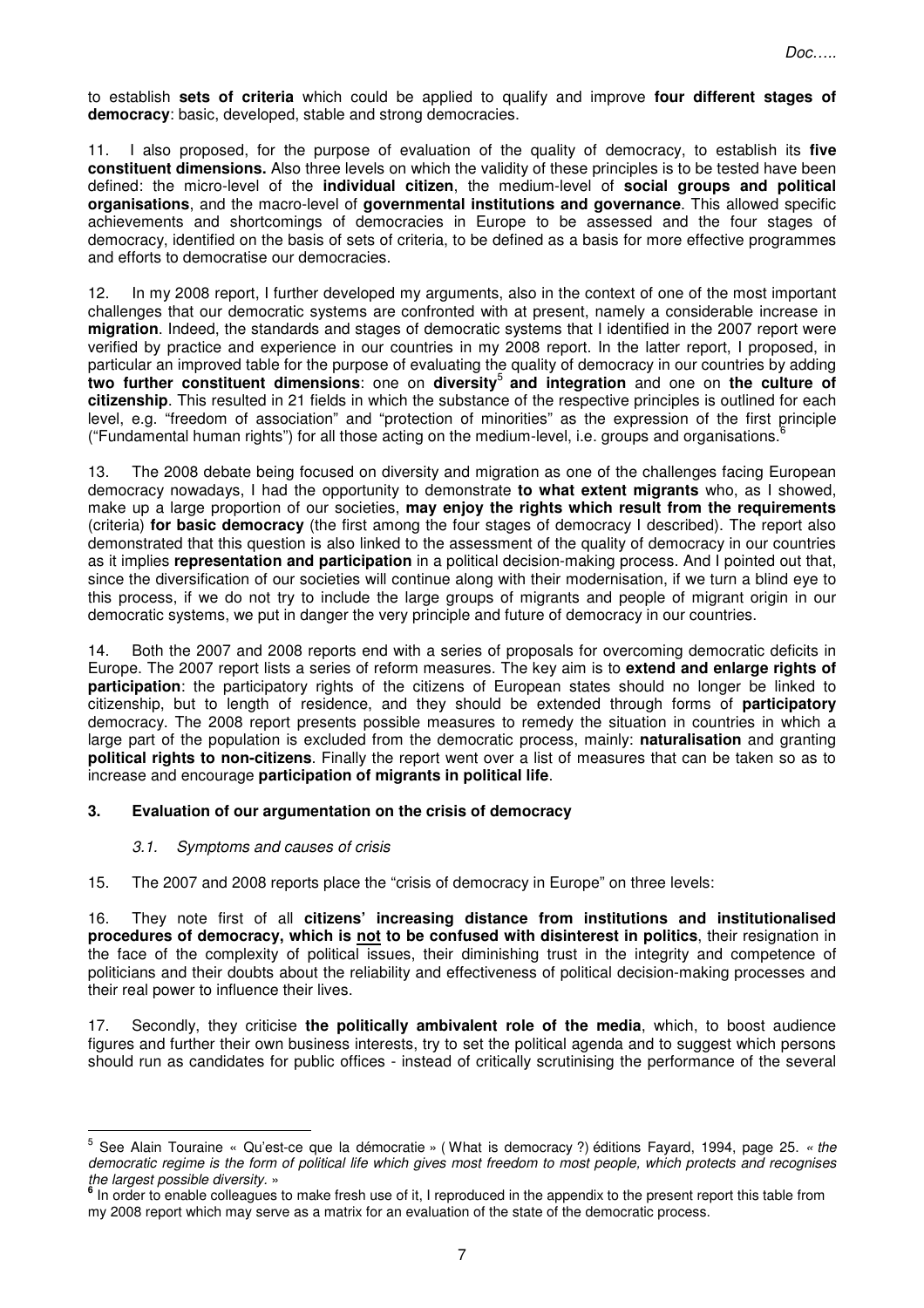l.

existing political parties.<sup>7</sup> They thus reduce political debate to a clash of personalities and simple personal conflicts. More and more modern media perceive themselves as a mere business and source of profit rather than as a service for democracy and for the common interest. $\frac{8}{3}$ 

18. Thirdly, the reports point to **institutional deficits of democracy**, such as the lack of effective rights of citizen participation, the weakness of parliaments vis-à-vis the executive, unsatisfactory and insufficiently transparent financing of political parties, and governmental work that is geared to short-term electoral success and lacks long-term vision.

19. As to the question **why** democracy in Europe is today in a critical or fragile state, the reports see the reasons in the **destabilising effects produced by modernisation and the globalisation of markets in the absence of adequate transnational constitution of political counter-powers** and emphasise in particular the increasingly dominant role played by the economy in the political decision-making process and (in the 2008 report) the **inadequate responses to the dynamics of transnational and transcontinental migration movements**. One of these aspects affects the democratic political system, while the other transforms and even destabilises its societal basis.

20. This reflection has, since then, been further widespread by the prominent British historian Eric Hobsbawm. Referring to the increasingly dominant role played by the economy in the process of political decision-making, he wrote recently that "the problem is precisely that the supremacy of the market is not a complement to liberal democracy, but an alternative to any form of political organisation. In practice, by denying the need to take political decisions specifically affecting the public interest or the interest of a particular group, the market gives precedence to the sum of all the choices, rational or otherwise, made by individuals in search of personal well-being. […]Participation in the market takes over from political participation, and the consumer takes over from the citizen".<sup>9</sup>

21. We are thus experiencing a process which is the opposite of the one recommended by Cornelius Castoriadis for an independent democratic society, which can only be introduced through autonomous community activity. According to Castoriadis, "such activity presupposes a strong human focus on something other than the opportunity to buy a new colour television set. Taking this further, it presupposes that a passion for democracy and freedom, for community affairs, takes over from lack of attention, cynicism, conformity and the drive to consume".<sup>1</sup>

22. In written comments provided, upon my request, to the two reports on the state of democracy in Europe, Professor Martin Schaffner<sup>11</sup> introduces a further consideration which allows a clearer understanding of the connection between the above-mentioned macro-processes and the crisis of democracy. In particular, he proposes, more emphatically than the reports themselves, an analysis of the **conflict-generating dynamics** of these processes, and specifically their effects on democratic principles and procedures.<sup>12</sup>

23. In these processes, economic and social inequality is increasing, e.g. in terms of the distribution of personal income and wealth or employment opportunities. Massive regional disparities are appearing. Social antagonism is increasing and political debate is becoming more sharply polarised. Lobbies (e.g. global corporations) are acquiring a dominant position. Inclusion and exclusion mechanisms are growing stronger, affecting principally the immigrant population. The democratic political system is reaching the limits of its effectiveness and threatening to lose its legitimacy. The democratic model which took shape and came to the fore in 19<sup>th</sup> century Europe is being eroded and is perceived as outdated. Its future is in question.

24. Given these dynamics, it is necessary to place the notion of "**conflict**" firmly at the centre of our analytical approach. If the aim is to design a democratic political system for the future, it is advisable to adopt a conflict-oriented approach because, after all, democratic systems do claim to be effective mechanisms for conflict resolution. On the one hand, this helps to create an understanding of conflict in which it is viewed as a necessary element of social development and political innovation and, hence, not as having solely

<sup>&</sup>lt;sup>7</sup> A global tendency which has been underlined by an American scholar who participated by satellite video in the 5<sup>th</sup> Forum for the Future of Democracy in Kyiv in October 2009. **8**

See also the report prepared by my colleague Hendrick Daems (Belgium, ALDE) on *Extra-institutional actors in the* democratic system.

<sup>9</sup> Eric J. Hobsbawn, "Globalisation, Democracy, Terrorism", 2007, published by Little, Brown; see the chapter on the prospects for democracy.

See Cornelius Castoriadis, "Fait et à faire", published in Paris by Seuil, 1997, p. 76.

<sup>&</sup>lt;sup>11</sup> Prof. em. Dr. Martin Schaffner, Historisches Seminar der Universität Basel. See doc. AS/Pol/Inf(2010)04.

<sup>&</sup>lt;sup>12</sup> See the analysis by Colin Crouch in "Post-Democracy", 2004.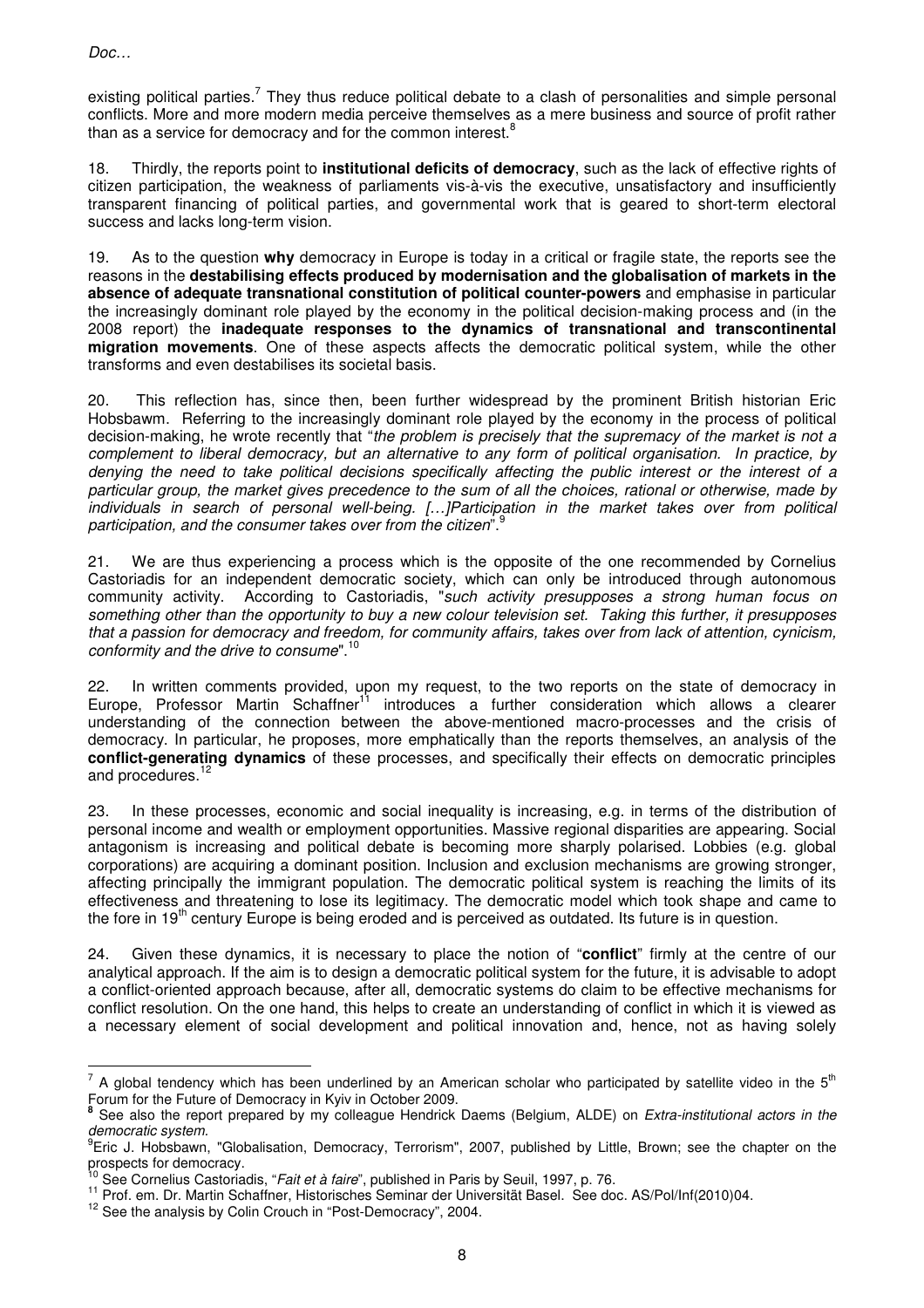negative connotations. It should not be forgotten that the advent of democratic statehood in Europe was the result of a long series of conflicts.<sup>13</sup>

25. On the other hand, a focus on conflicts can be useful in creating **a conceptual basis for democratic political action**. It is not enough to enumerate the destabilising effects produced by modernisation and global economic growth. What is needed is detailed identification, description and analysis of **social crises and specific conflicts**, particularly at the micro-level, in local and regional contexts. It is important to know the parties to a conflict, the lines of conflict and the substance of the conflict, not least because this introduces a player-oriented perspective, which is politically relevant.

26. The understanding that can be gained from an investigation of this kind is the prerequisite for being able to identify intervention points, develop useful strategies and take concrete initiatives. This can be seen, for example, in the current religiously motivated conflicts or the trend towards ethnicisation of conflicts.

27. For Professor Schaffner, adding the conflict-generating dynamics as an element for better understanding the crisis of democracy leads us to a **further improvement of the proposed table for evaluating the quality of democracy.**<sup>14</sup> In fact, while he sees the obvious potential of the table in the fact that it is oriented towards democratic values and can be utilised for analytical purposes and democratic reforms, as well as for transnational comparisons, he considers that this framework is only partly suitable for helping to understand the crisis of democracy in Europe.

28. Only partly suitable, i.e. only where this crisis concerns **democratic deficits** of the political system, for example where a lack of effective rights of citizen participation leads to disaffection with or hostility towards democracy. But where the above-mentioned conflicts are concerned, the table is not sufficient, because what is reflected in these conflicts is not necessarily the lack of binding force of democratic principles, but rather their **non-recognition**, in principle or in fact, **by social groups** (not confined to the immigrant population). In other words, there is a crisis of democracy in Europe which cannot be understood with the help of this framework because it finds expression in fundamental **criticism** of the democratic principles on which the framework is based. Such criticism may be voiced in debates over the meaning of "**formal democratic criteria**" or in scepticism regarding the claimed **universality of the democratic system of government.**<sup>15</sup> To an even greater extent, however, it is expressed implicitly in specific laws and measures through which, in many places, civil rights are curtailed and political power is centralised and concentrated in the hands of the executive.

29. Such a broader approach also requires the inclusion of an **historical perspective**. When talking about the crisis of democracy and trying to assess the state of democracy, we cannot base our arguments solely on criteria internal to democracy, but must also reflect the historical background, i.e. try to understand the contexts in which democracy has developed in Europe from the mid-19<sup>th</sup> century to the present day.<sup>16</sup>

## 3.2. Recent illustrations of the crisis of democracy

30. In written comments provided, upon my request, to my two previous reports on the state of democracy in Europe, Prof. Theo Schiller accurately summarises the main developments since 2008 which further illustrate the symptoms of crisis of democracy nowadays.17

31. The most significant event of the last two years has surely been the recent world economic crisis. Although the political consequences of the economic crisis are the subject of a separate report prepared by my colleague and good friend Emanuelis Zingeris (EPP, Lithuania), some key aspects have also to be mentioned here.

## 3.2.1.The recent world economic crisis

32. The crisis revealed global mechanisms of economic crisis production and **global lack of political control, transparency and system stability**. This **lack of necessary regulation and co-operation** at the

<sup>13</sup> See Chantal Mouffe, "The Democratic Paradox", 2000.

<sup>&</sup>lt;sup>14</sup> See the table in Appendix.

<sup>15</sup> On this point, see Pierre Rosanvallon, "L'universalisme démocratique: histoire et problèmes", Esprit No 341, January 2008, pp 104-120.

<sup>16</sup> See, for example, the model developed by Crouch, comprising the "pre-democratic", the "democratic" and the (present) "post-democratic" phase. Crouch, op. cit. See also John Keane, "The life and death of democracy", London, 2009.

<sup>&</sup>lt;sup>17</sup> Prof. em. Theo Schiller, Marburg, Germany. See doc. AS/Pol/Inf(2010)04.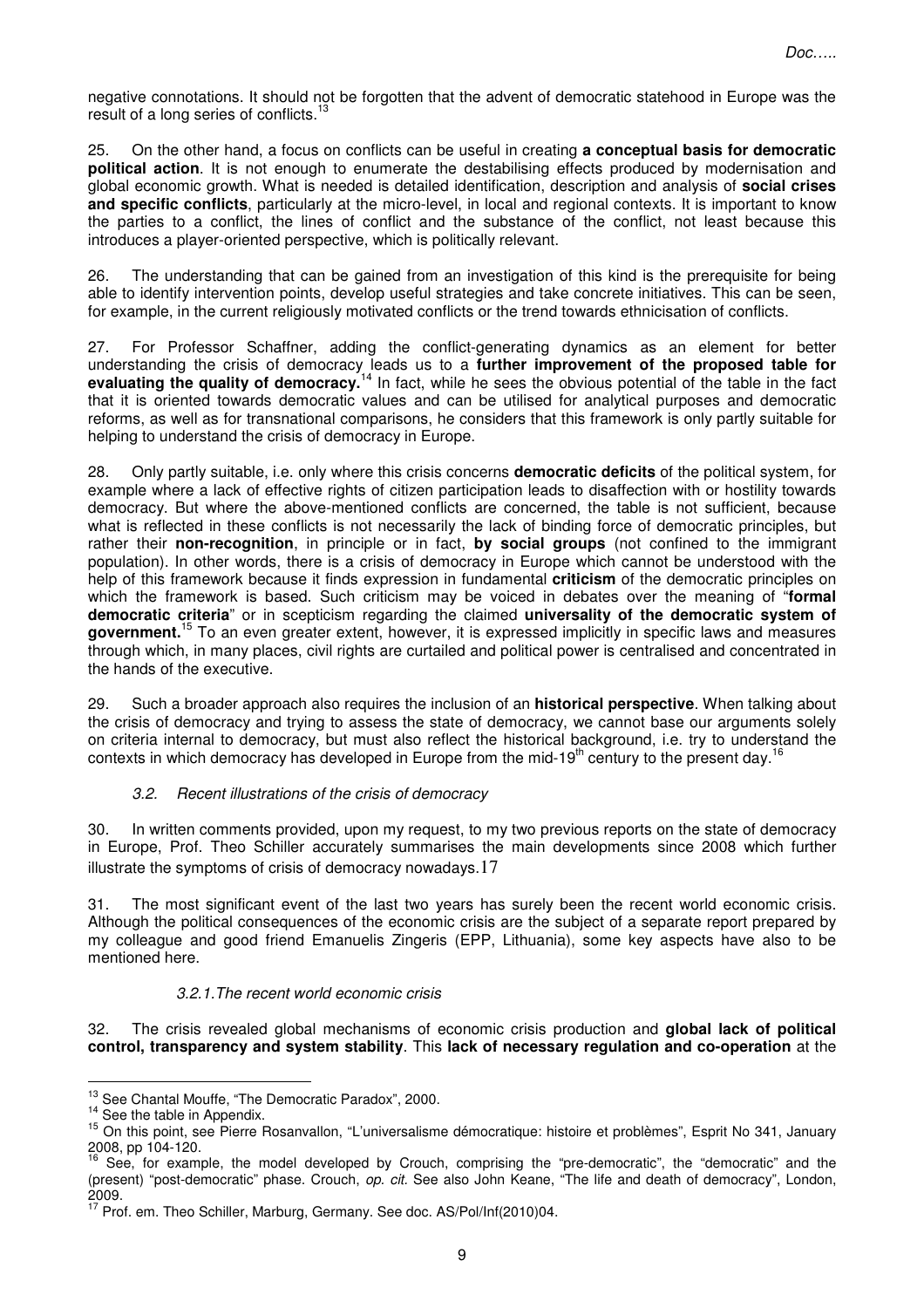$\overline{a}$ 

international level has allowed the process of globalisation to become more like "**what the wild west was**" to use the terms of Greek Prime Minister Papandreou when he addressed our Assembly last January: those who survive are those who have the power.<sup>18</sup> The necessity of global co-operation and regulation has only indeed partly been realised by the G-20 conferences.<sup>19</sup>

33. The crisis forced immediate political action of all major states and huge financial measures to avoid the break-down of the financial system and of economies at large. This prompted:

• highly centralised executive decision-making and global negotiation mechanisms with little parliamentary control and without opportunities for citizens' participation, in fact without any substantial mandate from earlier elections;

• extremely large parts of state budgets being devoted to save banks and stabilise the economies leading to huge additional state debts;

• major revision of expenditure structures, cut-backs of vital services and transfers;

• strong restraints on future political decision-making and on opportunities of democratic consultation and participation.

34. The unstable conditions of world economy and finance will reproduce these factors which replace political decision-making by a "coercive system mechanism". Big and global corporate interests gain strong positions of influence, whereas the democratic vote is being devalued. We are witnessing a huge concentration of power and money, and very often also a huge concentration of the media, in the hands of a few, so that our democratic institutions become vulnerable. Politicians are lobbied by the powerful, and more and more politicians become dependent on huge budgets or the favours of those who own the media if they want to be elected. The same goes for many of our other institutions that uphold the rule of law, whether it be judges or the police. They are also targets of corruption. As inequality and huge concentration of wealth increase, so does the corruption of our democratic institutions. Confronted with the consequences of globalisation and of the worst economic crisis since the 1930s, people are becoming increasingly conscious of the fact that nation states, national governments and national parliaments cannot solve these problems alone. This further increases their feeling of **powerlessness**, **fear and frustration**. <sup>20</sup> It also brings on **extremism** and **defeatism**. It brings on the desire to look for solutions in a populist leader who promises magic or to find scapegoats – those who are different, foreign – for our problems.

35. When democracy is weak, solidarity or less selfish ways to solve conflicts are not opted for. Thus those who bear no responsibility for the near collapse of the financial systems and losses amounting to multibillions are those who have to bear today the biggest burden as a result of the way in which the Euro crisis and the more general economic crisis is managed by austerity-measures: in Greece nearly 30 percent of the young people are unemployed, while in Spain this percentage is over 44 %. Economist and Nobel Prize winner Joseph Stieglitz repeated recently what he had already written in the British "Guardian" on the same day that Prime Minister Papandreou addressed our Assembly: "The austerity politics leads us to a disaster. Only by solidarity and investments Europe will really find a way out of the crisis!".<sup>21</sup>

36. Major consequences to be seen immediately are **severe erosions of democratic trust** in representative institutions, as the examples of Greece, Iceland, Ireland, Latvia and Lithuania have shown. In Hungary, this breakdown of trust began already before the world financial crisis. The consequence will be the weakening of established political parties and the danger of nationalist and violent reactions.

<sup>&</sup>lt;sup>18</sup> See the Address by Mr Papandreou to the Assembly on 26 January 2010, doc. AS (2010) CR 03.

<sup>&</sup>lt;sup>19</sup> Thomas Piketty, Professor at Paris School of Economics, asks himself: "What ideological madness led the authorities to allow whole areas of the finance industry to develop without any real controls, prudential regulation or accountability? How were we blind enough to let managers and traders get away with earning tens of millions of euros without reacting, indeed while actually glorifying them?" See Thomas Piketty, Il y a urgence à penser le capitalisme au XXIe siècle, Le Monde, 29 avril 2009.

**<sup>20</sup>** See Alain Touraine « Qu'est-ce que la démocratie ? » (What is democracy ?) éditions Fayard, 1994, page 24 : « democracy is not only a combination of institutional guarantees, a negative freedom. It is the fight of subjects in their culture and in their liberty against the overbearing logic of systems ».

See Le Monde, 23/24 May 2010, p.11: "L'Europe a besoin de solidarité, d'empathie. Pas d'une austérité qui va faire bondir le chômage et amener la dépression.(…) C'est d'abord et avant tout le manque de solidarité qui menace la viabilité du projet européen…Oui, je prône une sorte de fédéralisme de cohésion."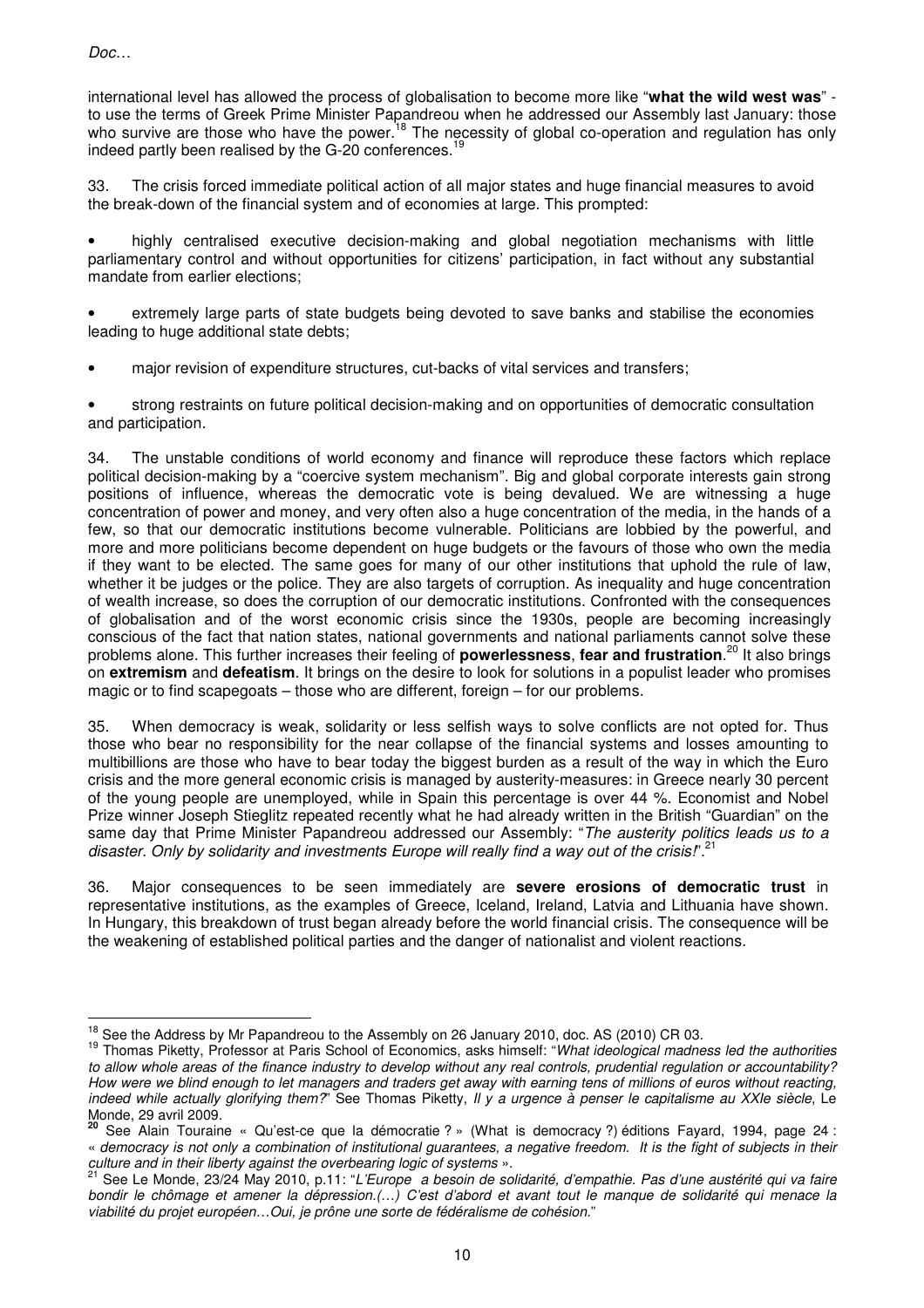## 3.2.2. Political apathy

37. The symptom of increased disinterest of citizens in institutional affairs and procedures of democracy, that is a specific kind of political apathy which I have identified in my previous reports, has become even more evident during the last two years.

38. The divide between citizens and politics has deepened as election turnouts went into freefall in most democratic countries. Indeed, if elections are the main yardstick for measuring democratic representativeness, to what extent can we still speak of the democratic legitimacy of leaders for whom one-third of the potential electorate voted?

39. An obvious example are the last elections to the European Parliament which have recorded the lowest turn-out ever, especially in the member states which have most recently joined the European Union. General turnout was 43% (down from 45.5% in 2004). Abstention reached 80.4% in Slovakia, 79% in Lithuania and 75,5% in Poland.

40. However, it should be noted that indifference is only one of several reasons for voter abstention. For most citizens, abstention is a positive political decision which, although reflected in a negative action, is not a matter of indifference. It would thus be a serious mistake to regard abstention levels as an indicator of democratic participation.<sup>23</sup> As Daniel Cohn-Bendit, the leader of the Greens in the European Parliament, said recently, having in mind the general interest, which - as Jean-Jacques Rousseau had already stressed – is not necessarily the interest of the majority, it might be better for people to abstain rather than double the vote for the Front National or other nationalistic and aggressive parties or movements.

#### 3.2.3. Democratic fatigue twenty years after the fall of communism and lessons to be learnt from the Hungarian case

41. The twentieth anniversary of the fall of communism, the founding moment for democracy in Central and Eastern Europe and one of the main reasons why today more people than ever in the history of mankind live in states which are constituted as democracies, was marked by a notable lack of public fervour and a slight twinge of embarrassment in the countries concerned. A few months earlier, in June 2009, at a time when the global economic crisis was at its peak, a poll was released suggesting that almost half of all young Hungarians thought life under what used to be called "goulash communism" had been better than life today.<sup>24</sup> And a poll released in March 2009 found that a majority in what had once been East Germany thought that life had been better under the old German Democratic Republic (GDR).<sup>25</sup> In the Czech Republic, the term "velvet revolution" is used "with caution or even diffidence".

42. As Jacques Rupnic points out,<sup>26</sup> notwithstanding such a "nostalgia"- spread among a new generation that only vaguely remembers the communist regimes – there is no actual desire in Central and Eastern Europe to return to dictatorship. But there is, unmistakeably, a "crisis of expectations", and even a sense of the "revolution betrayed" that expresses itself as disenchantment with liberal and representative democracy after two decades of experience. Democracy can no longer derive its legitimacy from 1989 and the overwhelming rejection of the old regime which had been witnessed that year.

43. Rupnic lists recent developments in the old Warsaw Pact countries to explain the absence of "1989 triumphalism": the real-estate bubble which has burst in the Baltic states and the social unrest facing, in particular, Latvia for the first time; the "war of words and nerves" between Hungary and Slovakia over minority issues; the fact that, in the *Czech Republic*, fresh elections have been delayed due to an intense political controversy over a Constitutional Court ruling leaving in office an unelected care-taker government run by an ex-communist statistician. We can add that in Albania and Moldova, which were quoted as positive examples in the 2007 report on the state of democracy in Europe, the functioning of democratic institutions has been paralysed since last year, blocking badly needed reforms and further European integration. In both countries, although maybe for different reasons, the development of a common democratic citizenship

<sup>&</sup>lt;sup>22</sup> See also the report prepared by Mr Zingeris on the political consequences of the economic crisis.

<sup>&</sup>lt;sup>23</sup> See also below.

<sup>&</sup>lt;sup>24</sup> This Hungarian poll is cited in Hospodarske Noviny (Prague), 29 June 2009. See also Jacques Rupnic, In Search of A New Model, Journal of Democracy, Volume 21, Number 1, January 2010, p. 105.

Julia Bonstein, « Homesick for a Dictatorship : Majority of Eastern Germans feel Life Better under Communism », 7 March 2009, at www.spiegel.de/international/germany/0,1518,634122.00.html.

<sup>26</sup>See Jacques Rupnic, op.cit., pp. 105-112.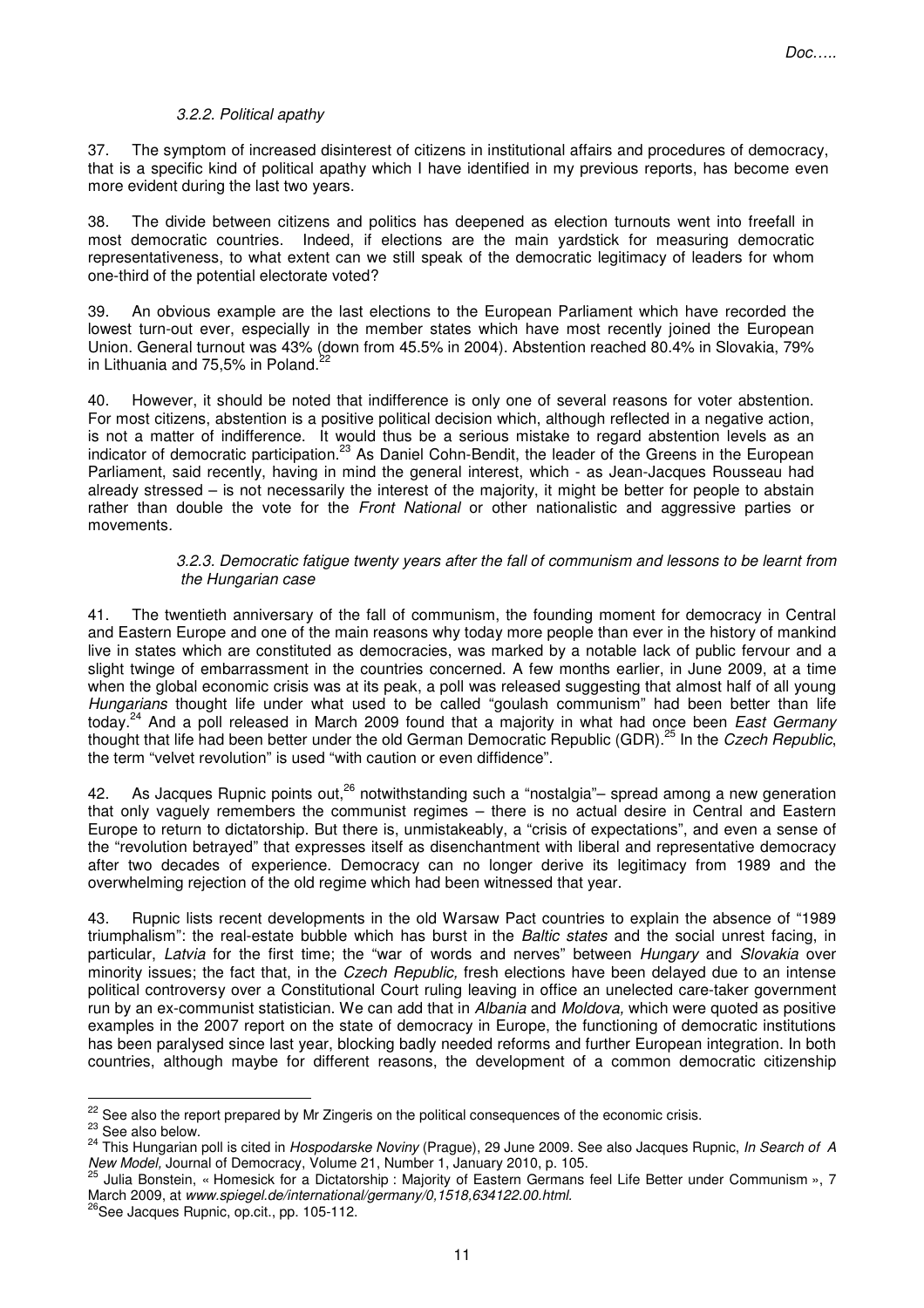$\overline{a}$ 

culture and the respect for basic democratic values in no way followed the pace of implementation of the market economy.

44. Elections may mechanically be organised in a more or less correct way,  $27$  but participation is declining. The right institutions are there, but after close inspection, they look like "empty shells". There is no alternative to democracy, but there is little trust in its institutions and political elites who presided over two decades of transition seem utterly exhausted. And this despite EU integration and economic growth at least across a belt of Central Europe stretching from the Baltic States to Slovenia. As Rupnic notes, from one country to the next, there is an atmosphere of burnout and exhaustion surrounding the transitions to democracy, markets, and European integration.

45. The recent general elections in Hungary have confirmed this process in a country where aggressive and violent right-wing propaganda has been growing in recent years, particularly since the irresponsible discourse and behaviour of the former socialist Prime Minister.<sup>28</sup> The results of the elections serve as an echo to last year's poll: national/conservative forces occupy now nearly 80% of the seats in the Hungarian Parliament; a quarter of them are openly authoritarian and nationalistic. Michael Frank's comment in the Süddeutsche Zeitung is pertinent: "Hungary is in this sense exemplary for the whole post-soviet space: with the market economy, only the thin spirituality of money came into the country. This does not carry you a long way. Other old and sometimes really abused values were not replaced. A democratic mindset and enthusiasm for a parliamentary democracy have not been developed. Even the biggest financial crisis was not able to bring together all strong forces to serve the common good... A fundamental vacuum of values created a space for those who preach the Nation and Folklore as the only values given by God."

46. Some months earlier, in a letter sent to the editor of the "Neue Zürcher Zeitung" as a feedback to a "sensitive" - as she calls it - essay on the political situation in Hungary by the writer György Dalos, the German reader Ilse Bindseil wrote: "Shouldn't we say that maybe the peaceful transformation in Hungary did not turn the Hungarians into Democrats? Instead, 'national criteria' set the tone in which they explain their disaster. Shouldn't we stress that those who want democracy have to overcome nationalism as a doubtful part of the nation (Auf das Völkische am Volk verzichten)?" $^{30}$ 

47. Several intellectuals note that, more than anything else, Hungary needs real public debates, real societal deliberations which would help citizens understand that it is not possible to overcome the biggest economic crisis since the 1930s by creating expectations requiring even more public resources at a time when the economy is not growing and unemployment is already extremely high. But, instead of public deliberation, the Hungarian society is marked by extreme polarisation, hate speech and the unwillingness of many politicians to reflect and discuss openly in a self-critical manner.<sup>31</sup> The writer György Dalos therefore asks for a new "Public Round Table" in Hungary, similar to the Polish Movement Solidarnosc 21 years ago, to overcome the "ruling atmosphere of hate and fear", which tends to deteriorate into a collective neurosis of fear and which could lead to even more right-wing extremism.<sup>32</sup>

48. In trying to understand why "the democratic invention" of 1989 was so promptly pushed aside, Rupnic points to rapid and faithful imitation of Western models across Central and Eastern Europe that came about after 1989. This imitation has been generally successful, at least as far as the constitutional and institutional framework is concerned. But it involved following a model "which was already showing symptoms of fatigue and even crisis". Central and Eastern Europe thus inherited, together with the fundamentals, Western democracy's ills, including: steadily dropping rates of political participation; a huge gulf between citizens and political elites, low trust in parliamentary and state institutions, and the rise of populist and nationalist challengers to liberal democracy.

<sup>&</sup>lt;sup>27</sup> I would like to question the tendency of the international community to qualify mechanically relatively well organised elections too easily as "free and fair" even though citizens do not have a real choice out of the whole political spectrum and when still too many oligarchs instrumentalise parties and parliaments solely to obtain the immunity they need to cover their more than ambiguous business affairs.

<sup>&</sup>lt;sup>28</sup> The former leader of the communist party, Ferenc Gyurcsany, became after 1989 owner of the Aluminium Industry in Hungary and thus one of the richest persons in the country. This was before he became leader of the socialist party and Prime Minister. After the 2006 elections he was quoted for having said in a party meeting: "I had to lie to the people in order to win elections".

<sup>29</sup> Manfred Frank, Der Sieg der Masslosen (The victory of those with no measure), in Süddeutsche Zeitung, Munich, 13 April 2010, p.4.

Ilse Bindseil, Berlin: Hungary's Democracy, in Neue Zürcher Zeitung, 4 June 2009.

<sup>&</sup>lt;sup>31</sup> Sociologist Maria Varsahelyi, quoted in the Zeit, the weekly paper from Hamburg, 8 April 2010.

 $32$  Gvérgy Dalos, also quoted in the same article of the Zeit of 8 April 2010, p.10.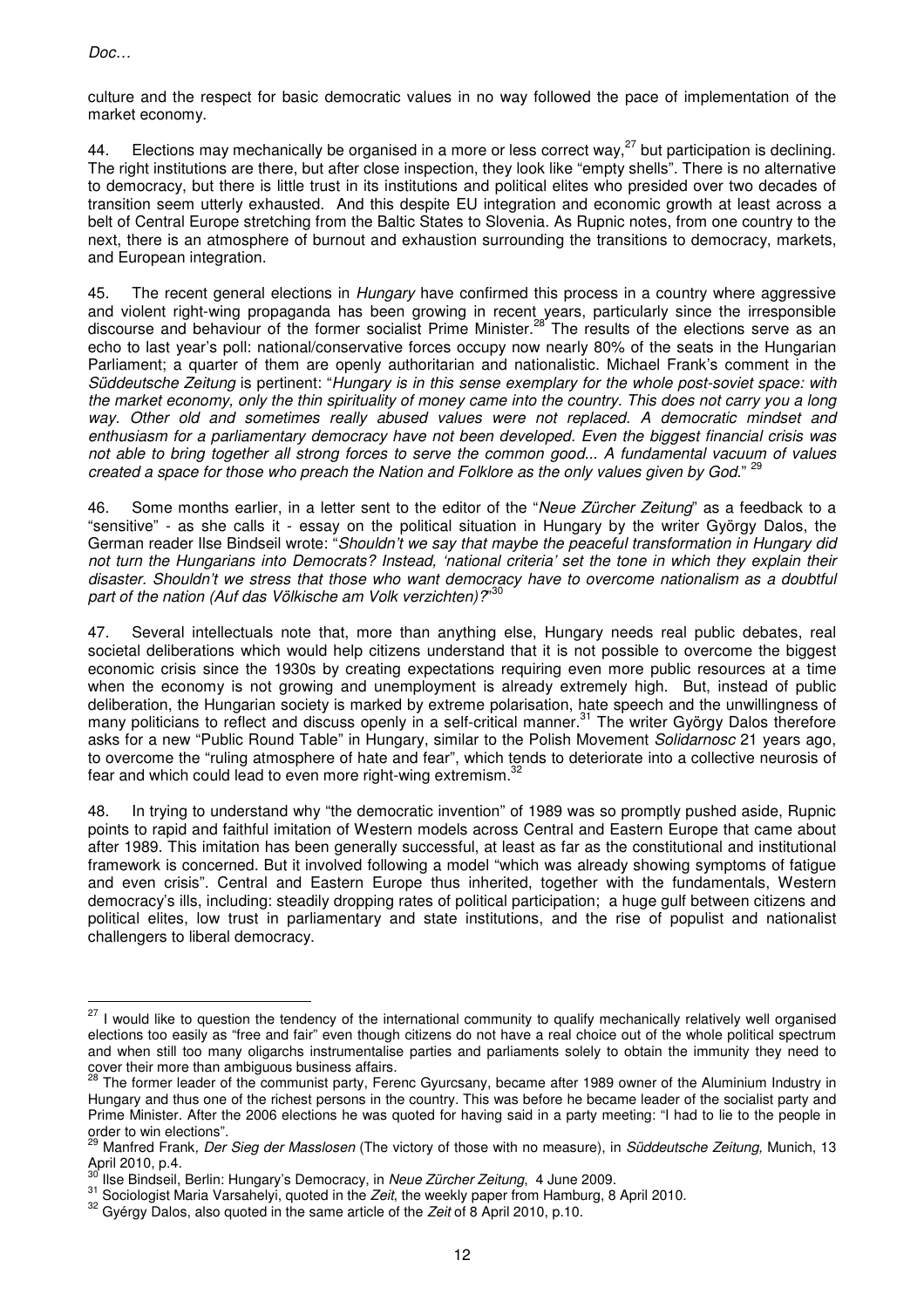49. Vaklay Havel recently said that "we fought for a different political system from the one [that] we ended up with". The disappointments of post-revolutionary life "could to a degree have been predicted, but [they] turned out to be much worse than anyone expected".<sup>33</sup>

50. And only a few months ago, in March 2010, talking about "Perestroika, 25 years later" Mikhail Gorbachev wrote: "The democratic process has lost momentum; in more ways than one, it has rolled back. All major decisions are taken by the executive branch; parliament just gives formal approval. The independence of the courts has been thrown into question. We do not have a party system that would enable a real majority to win while also taking the minority opinion into account and allowing an active opposition. There is a growing feeling that the government is afraid of civil society and would like to control everything. We've been there, done that! Do we want to go back?"34

51. Görgy Dalos' appeal for a national, deliberative "Round Table" in Hungary to overcome - at least partly - the country's crisis of democracy is well-founded. In fact, one of the greatest results of a strong and healthy democracy is that it produces a learning and integrated society by communicative efforts of all conflict partners in an open public sphere - which is much larger than the space the media requires for itself. Jürgen Habermas, the German political philosopher, stated recently about the public sphere: "Democracy is injured when the 'public sphere' is dominated by media which have an opinion monopoly, manipulated by lobbyists and driven by politicians. Democracy fails where societies blindly, without any deliberation and formulation of a common will, understand and follow progress as a movement in itself; for them, science and technology d common will, understand and follow progress as a more means in the stress of the protecture of turn out to be an ideology".<sup>35</sup> The French philosopher Edgar Morin stressed a similar idea, when he wrote recently about the need "to reform the democracy".

> 3.2.4. Many signs of a derailed democracy in Europe: the rise of extreme right-wing, xenophobic and identity politics and rhetoric

52. It is important not to fall into the trap of a kind of western arrogance whereby western countries are said to know exactly what democracy is and to have achieved it.<sup>37</sup> Populist and extremist movements, as well as identity and symbol politics and nationalistic rhetoric, have been present for some time also in Western European countries and have been strengthened during the last two years under crisis conditions. To quote some examples:

53. In Italy, the aggressiveness of politicians, including those holding state office, against various groups of foreigners and refugees has become notorious. The continuing executive attacks of the Berlusconi government against judicial authorities endanger the principle of separation of powers and of the independence of the judicial system. In addition, the media system is also under strong pressure from the government. Following recent structural, personal and even programme interventions into the public channels of RAI, basic mechanisms of democratic control by free media are no longer guaranteed.

54. The Italian political scientist Gian Enrico Rusconi tried to understand and explain the "Phenomenon Berlusconi" in three ways:<sup>38</sup> "First: the democratic populism in the way Berlusconi is practising it leads to a mutation of democracy. Second: this mutation is the expression of a deeply unsatisfied civil society, full of conflicts and rather rude. Third: Berlusconi has become a real system, much more than a person. Behind him and this system you have an entire political class which defends its interests. … The Berlusconi system reveals the deep lack of orientation in the Italian society. Many societal illnesses we suffer from do not come from outside but are homemade in Italy: no sense of the citizens' role, no respect for the state, deep links, in many Italian regions and many social groups, with mafia-structures, a selfish behaviour and a latent racism…. We might speak of a deeply divided society, socially split and lost…."

55. In Austria, the extreme right-wing FPÖ could consolidate itself and even re-unite its different components. At the Presidential elections in Austria, one of the candidates came from among its ranks, but failed clearly and this made the leader of the right-wing movement say that they should abstain from references to the nazi past and move towards the centre.

<sup>33</sup> See Peter S. Green and Andrea Dudikova, « Havel Laments as 'Consumer Palaces' Occupy Nation », Bloomberg News, 18 June 2009, at www.bloomberg.com/apps/news?pid=20601088&sid=aQcul87qcNNgc.

Mikhail Gorbachev, Perestroika, 25 years later, International Herald Tribune 13-14 March 2010.

<sup>&</sup>lt;sup>35</sup> Die Zeit, Hamburg, 4 June 2009.

<sup>36</sup> Le Monde, 23/24 May 2010, p.15.

<sup>37</sup> See Rosanvallon, Les pays occidentaux devraient reconnaître qu'ils sont aussi des apprentis en démocratie, op.cit.

<sup>38</sup> See an open editorial comment of Gian Enrico Rusconi, "Primarily a clown", in the Süddeutsche Zeitung, 13/14 June 2009, p. 2.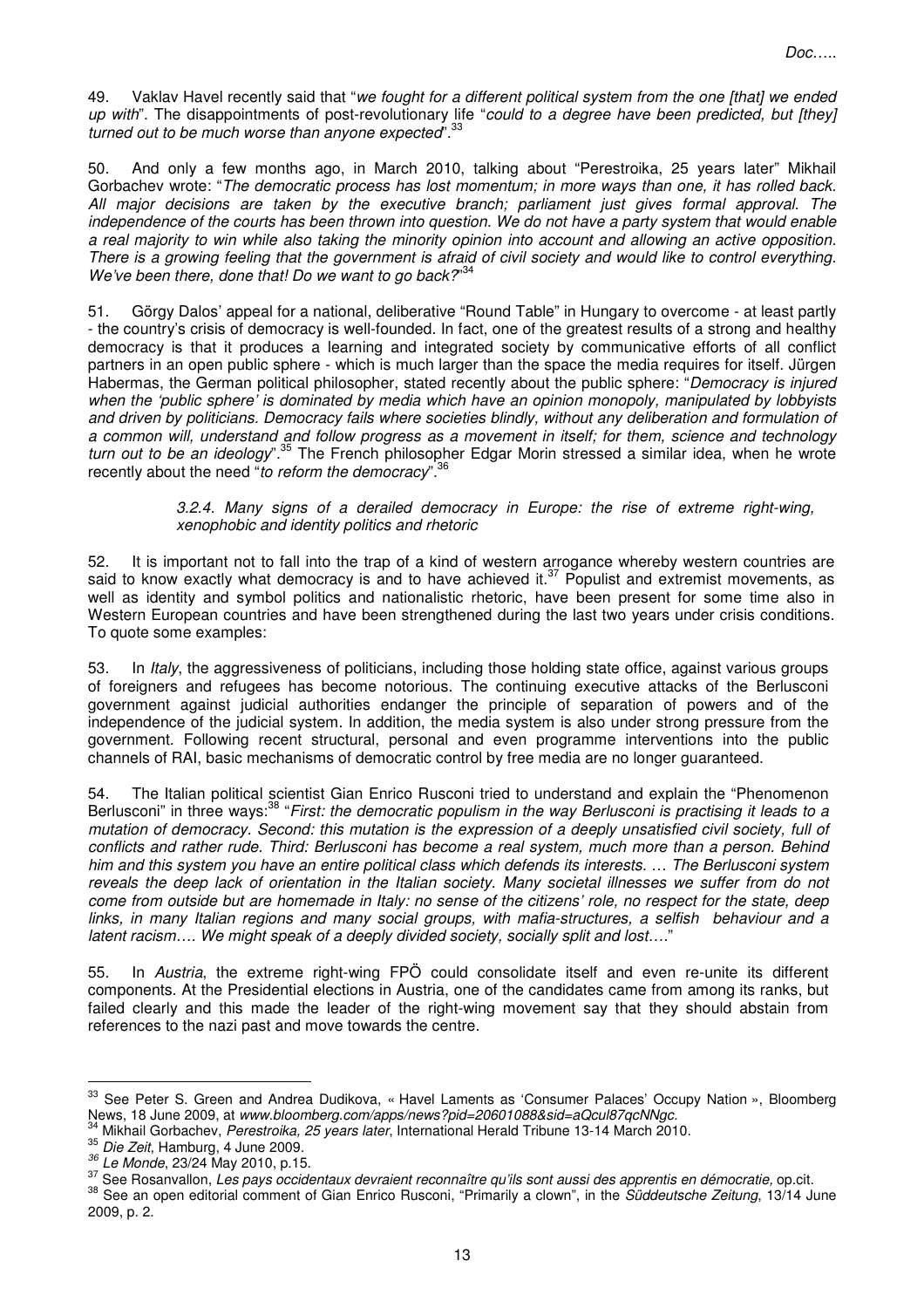$\overline{a}$ 

56. In the Netherlands, the growing electoral support for the xenophobic and anti-islamic party led by Geert Wilders is about to seriously undermine the structure of the Dutch party system. A former Dutch Ambassador to the Council of Europe, who lives since his retirement for nearly 10 years in Switzerland, Mr Henk Wagenmakers, recently wrote in a comparative text: "In Switzerland, the Initiative against the Minarets focused Islamophobic tendencies in one referendum; in the Netherlands, Islamophobia became an element of the general and entire political debate. (…) In view of the forthcoming elections on 9 June, the centre is eroding and falls apart. A new coalition government of not less than four parties can no longer be excluded…. A (political) explosion on the election day cannot be excluded. (…) In the Netherlands we may face a deep transformation process with consequences that we cannot just bypass or overlook". <sup>39</sup>

57. In France, where a "Ministry of National Identity" has for the first time been created, the recent regional elections showed a rise of the votes for the extreme right (which was in some cases decisive in the election result) in comparison to those it obtained in the 2009 Elections to the European Parliament.

58. In Greece, in the 2009 national elections, a relatively new nationalist extreme right-wing party got the highest score ever, obtaining 15 seats in the 300-seat parliament.

59. In Switzerland, the referendum against Islamic minarets has illustrated how shortcomings in the constitutional design of direct democracy can lead to undemocratic results. The majority of the Swiss people still understand democracy as a privilege of the Swiss citizens and not as a human right. That every human being has basic rights, which cannot be the object of the decisions of a majority, is less anchored in the Swiss political subconscious than the majority rule. Therefore, the Swiss Parliament has no right to prevent from putting to a referendum any popular initiatives which do not respect human rights, as guaranteed by the European Convention of Human Rights (ECHR); and there is no Constitutional Court with such a competence. This is one of the reasons which led to the result of the referendum of 29 November 2009 when nearly 60 % out of the 53,4 % of the Swiss voters who took part in the referendum decided to ban the construction of Minarets in a discriminatory way and without fully respecting freedom of religion.<sup>4</sup>

60. For such shortcomings, it is not direct democracy as a principle to be blamed, but the Swiss way of implementing it and its design of the interface between direct democracy and human rights. In order to prevent direct democracy from turning into the "tyranny of the majority" (Tocqueville), fundamental freedoms and human rights have to be protected in a way that they cannot be put to a referendum. Many Swiss people have understood this lesson following last November's vote and a debate has now started in Switzerland on how to implement such reforms into the Federal Constitution. Democracy in general, and direct democracy in particular, loose their dignity when the majority is invited to restrict the basic freedoms and rights of a minority. There can indeed be no democracy without respect for the basic human rights of all.

## 3.2.5. Unlimited collection of personal data by state agencies

61. An almost unlimited collection of personal data by state agencies represents a severe threat to personal freedom and privacy, which is an important pre-condition of free participation in democratic life.

62. In particular, data banks of the police, but also of social security agencies (ELENA in Germany), represent such a danger. Several technologies serve as data sources:

• telecommunication and internet contact data are saved not only on suspects but on everybody for long periods of time;

• video surveillance in public spaces and stores has substantially expanded;

• growing surveillance potential by internet search machines and social networks open up more opportunities for use and abuse;

<sup>39</sup> Henk Wagenmakers, "Islamophobias in Switzerland and the Netherlands: Parallels and differences", published in Gross/Krebs/Schaffner/Stohler, Von der Provokation zum Irrtum, Menschenrechte und Demokratie nach dem Minarettbauverbot, St.Ursanne, May 2010, pp.180-188.

**<sup>40</sup>**See Alain Touraine « Qu'est-ce que la démocratie » (What is democracy ?) éditions Fayard, 1994, page 20 : « Suspicious concerning participative democracy, worried by all the forms in the grip of central powers on individuals, is the public opinion, hostile to the calls of the people .. I question myself on the social and cultural content of democracy today »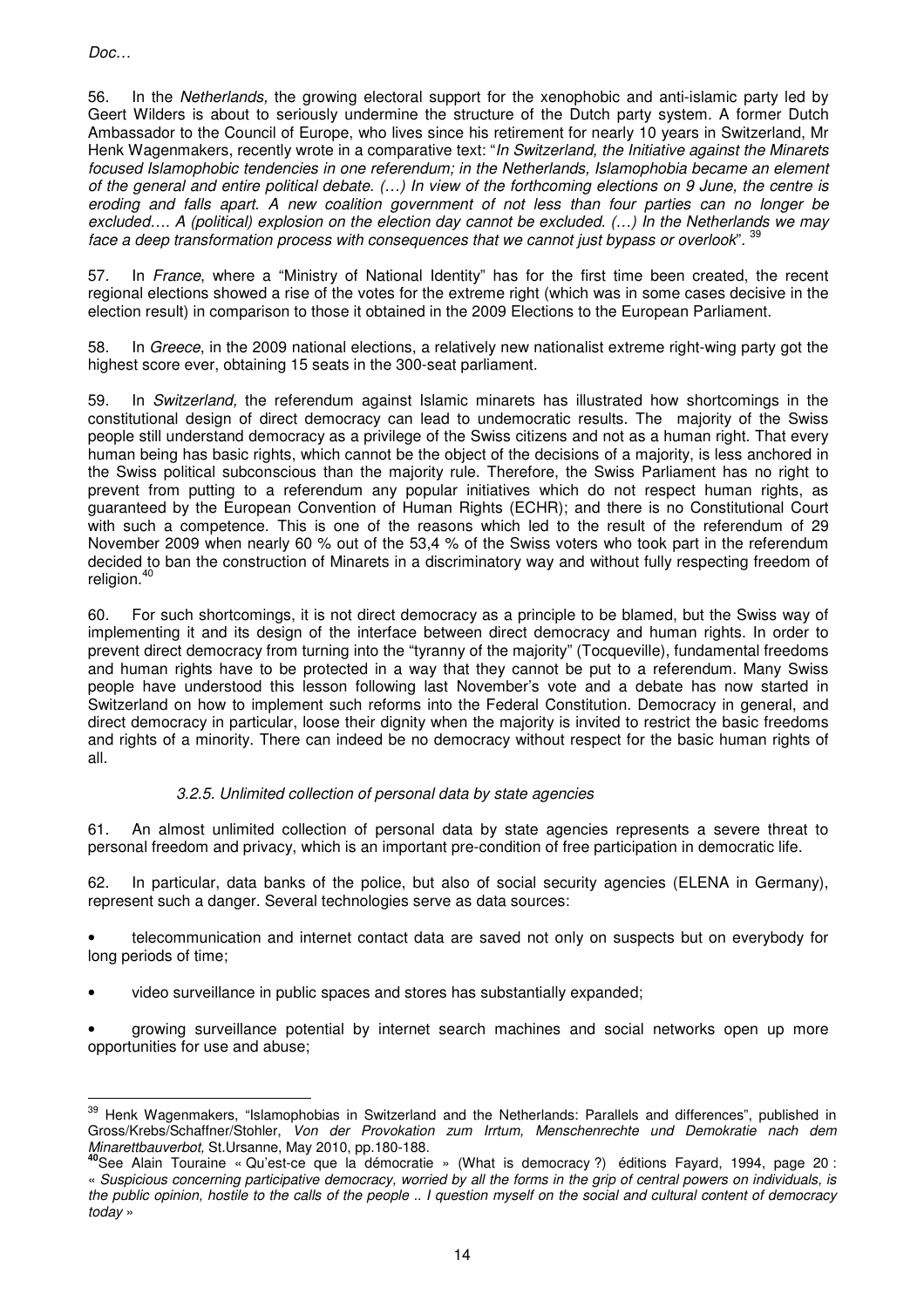• private banking data are also made available for public security purposes. The SWIFT Agreement between the EU and the USA even provides uncontrolled access to American security agencies (the agreement will be revised shortly). But banking data collected by SWIFT may also be available to security agencies in European member states and on the EU level. Fortunately, the European Parliament put an end to this agreement with the USA, but some of the Council of Europe member states, which are not EU members, seem still to accept this agreement.

## **4. Perspectives of democracy and new challenges**

## 4.1. Moving towards a more participatory and deliberative form of democracy

63. The current crisis in representation, which has recently been compounded by the economic and social crisis, means that we must approach the **political relationship between society and the authorities** in a different manner from the traditional forms of mandates and delegation, with which citizens are no longer satisfied.<sup>41</sup> The limitations of the electoral system and the failings of representative democracy have bred distrust among the public, especially the young.<sup>42</sup> They feel powerless and frustrated in the face of political challenges.

64. It should be noted that Montesquieu, Rousseau, Tom Paine and Ferguson believed that true democracy meant **the participation of the entire community in public affairs.<sup>43</sup>** However, when the liberal theory of the political constitution emerged and took hold in the late 18th century, it was based on the explicit assertion that such participation was impossible in contemporary societies and on acceptance of the state as being separate from the political community.<sup>44</sup>

65. It is not simply a coincidence that the Australian/British professor and Paine-Biographer, John Keane, wrote a year ago an article in "the Guardian" under the title "Tom Paine, we need you".<sup>45</sup> Keane raised the question: "Faced with our own deepening political recession, a new corruption fuelled by public disaffection with party politics, parliamentary fiddles and rudderless government, where can we turn for inspiration?" And he answered: "Considering what he contributed to visionary democratic ideals, it makes sense to remember Tom Paine, perhaps the greatest English Champion of clean, open, humble government, who died in New York City 200 years ago this week. Paine advocated in his best selling book 'The common sense', that citizens do not need kings to govern and to defend the common cause. He drew from the principle that the earth is common property the conclusion that the most vulnerable in society, especially the young and the old, ought to be guaranteed as of right their fair share of its wealth." Keane concluded: "The public debate about parliamentary reform must continue and intensify, informed by the understanding that history matters."

66. The Guardian's editor, Polly Toynbee, concluded from the British crisis of parliament and the loss of public confidence in the latter: "Let the people decide to blow fresh air into politics".<sup>46</sup> And even the then British Justice Minister, Michael Wills, argued for radical democratic reforms: "The political class is in the dock and radical reform is essential. (…) Representative democracy – and so the parliament – must remain at the heart of this country's governance. (…) But people are becoming disengaged from the democratic process. Some see politics as irrelevant for their lives, others wish to become more involved, exercising power between elections as well as at them. (…) Direct democracy should have a place in our constitutional arrangements, but it can also be a recipe for passing control of our democracy to the wealthy and powerful."<sup>47</sup> Hence, another way to stress what we mentioned above with respect to Switzerland, namely that those who argue for the integration of direct democratic elements into representative democracy have to be careful to design it in a way that unintended negative effects can be avoided.

67. Our democracies now need to be given a broader base again. Instead of the conventional representative approach, there is a need to establish much more **permanent forms of interaction** between citizensand those who govern them. Politicising society is not based solely on considering the proper use of

<sup>&</sup>lt;sup>41</sup> See Rosanvallon, Les pays occidentaux devraient reconnaître qu'ils sont aussi des apprentis en démocratie, op.cit.

<sup>42</sup> Loïc Blondiaux, Les invisibles de la représentation, Le Monde, 29 April 2009.

**<sup>43</sup>** See Alain Touraine « Qu'est-ce que la démocratie ? » (What is democracy ?) éditions Fayard, 1994, page 21, where it has even claimed : « we could not content ourselves in a democracy of deliberations, we have need of a democracy of freedom »

<sup>44</sup> According to Castoriadis, "we thereby maintain a separate state, whose power we seek to limit; it is taken for granted that, save for brief exceptions, citizens are unable or unwilling to become involved in public affairs, while, at the same time, we purport to build on that basis a system which claims to involve the sovereignty of the people and calls itself democracy". See Cornelius Castoriadis, La cité et les lois, Editions du Seuil, April 2008, p 218.

 $^{45}$  The Guardian, 10 June 2009.

<sup>46</sup> The Guardian, 19 May 2009.

<sup>47</sup> The Guardian, 19 June 2009.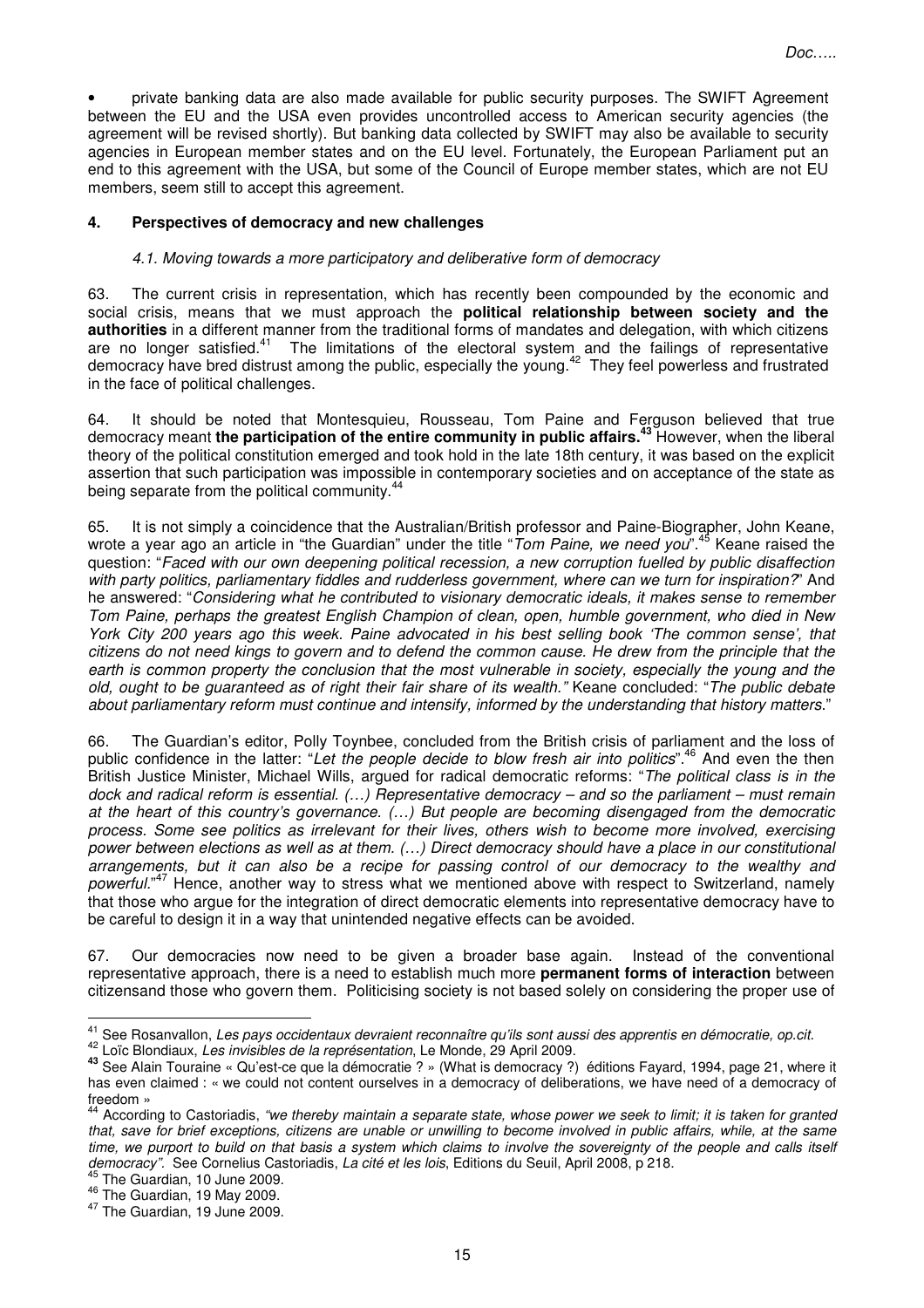$\overline{a}$ 

universal suffrage. **Participatory and deliberative structures** which involve citizens must be found. Representatives must be elected, but we must also constantly keep an eye on them and **hold them to account**. The idea of a political system that involves choosing a champion for four or five years must be given up. Reducing decision-making opportunities to elections alone prevents politics from functioning properly. The rate of change in society has speeded up, while parliamentary terms remain unchanged. The solution to the crisis in representation therefore lies in moving from an "intermittent democracy" to an "**ongoing or permanent democracy.**" 48

68. It should be noted here that **direct democracy** should not be confused with plebiscite democracy. Direct democracy, provided that it is properly regulated and well designed,<sup>49</sup> allows citizens to become effectively involved through referenda and popular initiatives and thus constitutes a kind of "correction" of representative democracy. In the plebiscite abuse of direct democracy, where the President, the government or the majority of the parliament may put questions to a referendum, there is a high risk of manipulation and an increase of dominance rather than a democratisation of democracy.

69. A citizen-based direct democracy has no plebiscite elements, but, as the institutionally most developed segment of **participatory democracy**, should be perceived as an on-going communicative **process in which more and more people become involved in public affairs**. They create together "communicative power" which influences the "administrative power" and obliges the economic powers to respect the needs of poor market forces as well as ecological needs. Professor Volkmann calls this "the heart of democratic life".<sup>50</sup> Participatory democracy is therefore much more closely linked to the idea of **association**, **deliberation**, **information**, **accountability** and **transparency** on the part of those who govern. In a truly participatory and deliberative democracy, the point of view and interests of disadvantaged or vulnerable groups can also be taken into account in the decision-making process, itself based on an open public debate. If all citizens are deemed liable to pay taxes, they should all also be deemed capable of taking part in public affairs and decision-making and of holding their representatives and rulers to account!

70. A very strong democratic infrastructure is necessary to ensure that direct democracy will not be manipulated by traditional powers, such as big business or "big money", as this is too often the case in Switzerland and California, the two places in the world where direct democracy is most practised. Elements for such an infrastructure that a "free and fair" direct democracy needs include: the proper funding of political parties and "issue-action-committees"; transparency and a fair balance in the resources available to the various actors in a referendum campaign; strong civil society organisations which must be able to participate in the public debate; a genuine curb on commercial lobbying; media which are not dependent on the market alone but are able to serve - as a pillar of democracy - the common cause, as well as public institutions which are able to offer civic education to all.<sup>51</sup>

71. Sieyès said that democracy was not just achieved through institutions but by building public squares, pavements and meeting places. Democracy is a matter not only of delegating and taking decisions but also of **discussing** and living together in dignity, respect and solidarity.<sup>52</sup> There can be no prevarication; the democratic model remains that of **redistribution** and devising a **shared existence**. Democracy is therefore a form of **society**, which requires rules for social justice and distribution, not just a system or the sum of individual rights. It is a **work in progress,** which is put to the test on a daily basis.

72. Democracy is indeed much more than a way to defend individual and private personal interests.<sup>53</sup> The idea of democracy is to work with other equal citizens on a common project, the future of our common life. For Professor Volkmann: "People see and understand each other as equal participants and co-authors of the legal order they all have to respect. It's like a good orchestra: The common concert is more than the sum of

<sup>&</sup>lt;sup>48</sup> See Rosanvallon, Les pays occidentaux devraient reconnaître qu'ils sont aussi des apprentis en démocratie, Le Monde, 6 May 2009; see also Loïc Blondiaux, op. cit.

See above for details concerning the insufficient respect for basic human rights in direct democracy in Switzerland resulting from the shortcomings in the constitutional provisions governing popular initiatives.

<sup>&</sup>lt;sup>50</sup> Uwe Volkmann, *Die Privatisierung der Demokratie*, in Frankfurter Allgemeine Zeitung, 26 February 2010.

<sup>&</sup>lt;sup>51</sup> See also Helena Kennedy, Disillusion made rage, in the Guardian, 20 May 2009, and Michael Th. Greven, Bildung und Demokratie – zwischen Utopie und Praxis, in Vorgänge, Heft 4/2009, p.4-18.

<sup>52</sup> See Rosanvallon, Les controverses du Progrès, Le Monde, 30 April 2010.

<sup>53</sup> See Alain Touraine « Qu'est-ce que la démocratie ?» ( What is democracy ?) éditions Fayard, 1994, page 28, where he had already explained : « those who are guided by their interests do not always defend the democratic society where they live ; they often prefer to rescue their own interests by evasion or simply by the search of more efficient strategies without taking up the defence of prinicipals and of the institutions. »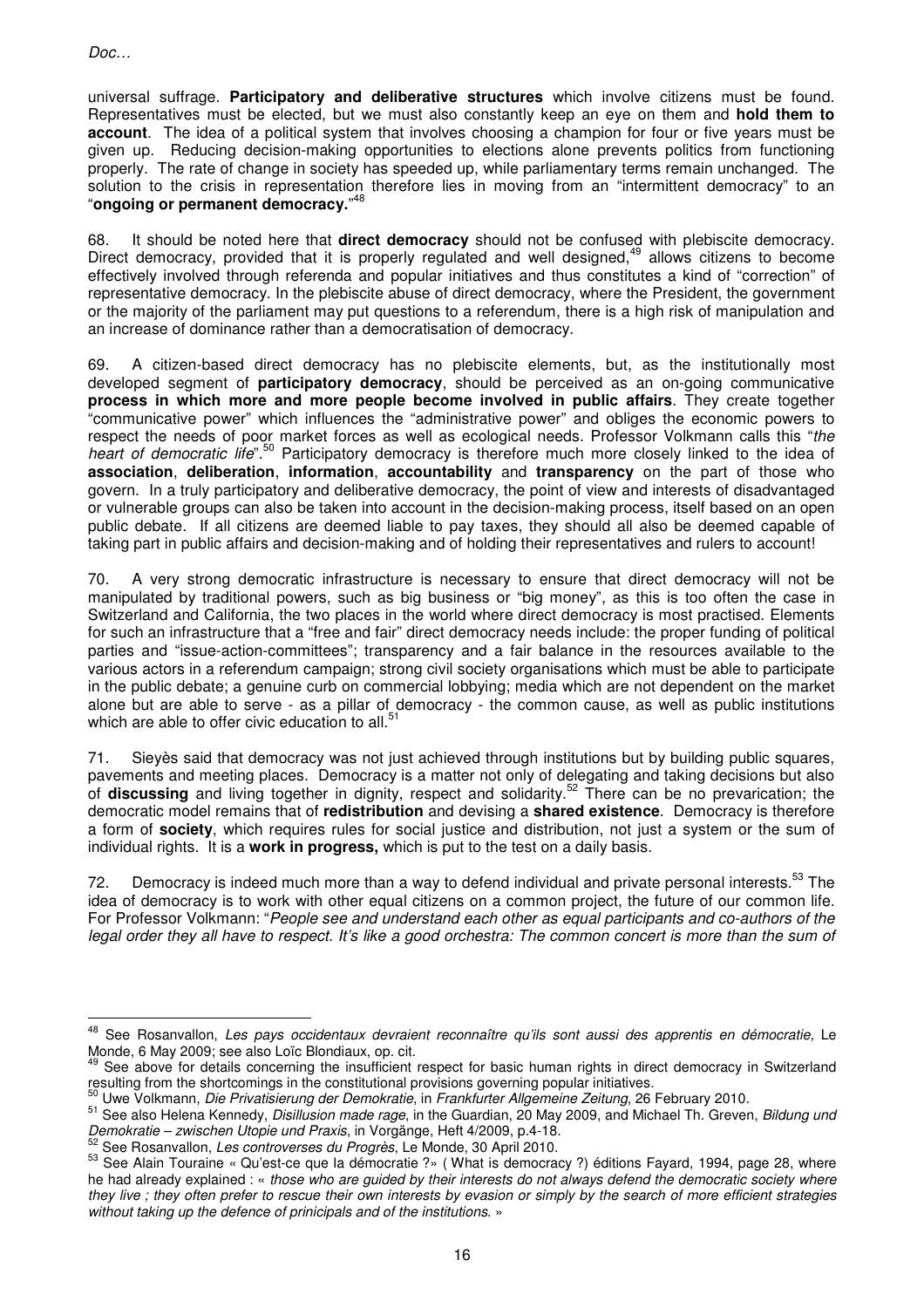individual voices or instruments just beside each other."<sup>54</sup> Professor Volkmann notes the paradox that, as the traditional links between citizens (religion, class, lifestyle,) become weaker and weaker, this may raise more expectations towards the community identity of democracy which the actual democracy, as has been functioning until now, is not able to meet.

73. The renewal of politics also requires the development of a new culture of **political responsibility**. The latter also needs to be considered in terms of responsiveness and of accountability. **Independent supervisory institutions** such as ombudsperson's offices and bodies dealing with access to public documents and data protection, as well as constitutional courts, can help to develop this concept of political responsibility, provided that their own membership and methods of operation are democratic and that they are perceived as democratic by people.<sup>55</sup>

74. How can we make our democracies more participatory and more deliberative? **Participatory budgeting** and **citizens' conferences or juries** are just some examples from northern Europe, Canada and even Latin America. Such **public fora** however, must not be restricted to nationals alone. It is not only nationals but all people living in a country who should participate in the conduct of public affairs, at both local, regional and national level.

75. Recently and in a positive development, the capacity for political participation has increased remarkably. Networks and blogs in the Internet provide growing opportunities for millions of people including for **political communication**<sup>56</sup> on the local and national level as well as in the transnational dimension. In addition, more concepts are being practised for developing innovations, mediating conflicts and finding compromises. This may support the extension of civil society groups and decentralised self-government. However, the opportunities to make such potential relevant in practice are threatened by the overall conditions of democracy in the world economic crisis.

76. It is worth noting that, in Latvia, the Congress of the newly created centre/left-wing party, which is likely to come to power, argued recently in favour of increased participatory democracy.

#### 4.2. Improving education in public affairs

77. In Athenian democracy, effective citizen participation was not an abstract right but a genuine practice; it was not left to chance or the willingness of citizens. This effective participation was shaped by the whole life of the community, the whole education of citizens and **education in public affairs** (paideia pros ta koina).<sup>57</sup>

78. In reinventing democracy today, we will also have to focus again on education in public affairs and improve citizens' civic education. Again, this must not be restricted to nationals alone. Today it is not only nationals but all people living in a country who should be educated in involvement in public affairs, at both local, regional and national levels.

 4.3. Taking account of long-term concerns and tackling the short-termism and short-sightedness of democracies.

79. Democratic systems struggle to take account of **long-term concerns**. This is all the more worrying given the current economic and environmental crises, both of which require account to be taken of long-term concerns and of future generations. Our governments' economic and budgetary policies to date show that the burden of public debt has constantly been passed on to future generations. The environment has been sacrificed to economic and social imperatives.

80. Democratic short-sightedness of this kind is probably the result of regular elections and the influence of opinion polls, which determine the behaviour of modern politicians. What can be done to correct it?

l.

<sup>&</sup>lt;sup>54</sup> See Uwe Volkmann, op.cit. Volkmann reminds us that even the German Federal Constitutional Court defined democracy already 1956 as the system "in which persons define themselves their development by decisions they take together".

<sup>5&</sup>lt;sup>-Merre</sup><br>See Rosanvallon, *Les controverses du Progrès*, op.cit., and also, *Réinventer la démocratie*, Le Monde, 29 April 2009.

<sup>&</sup>lt;sup>56</sup> In this connection, it must be stressed that the Internet is only a tool in the form of a big, permanent open forum that is almost universally accessible and can therefore play a useful part in democratic life. It does not suffice to enhance participatory democracy and the latter cannot be reduced to a push-button.

See Cornelius Castoriadis, op.cit, p 217.

<sup>58</sup> See Rosanvallon, Sortir de la myopie des démocraties, Le Monde, 8 December 2009.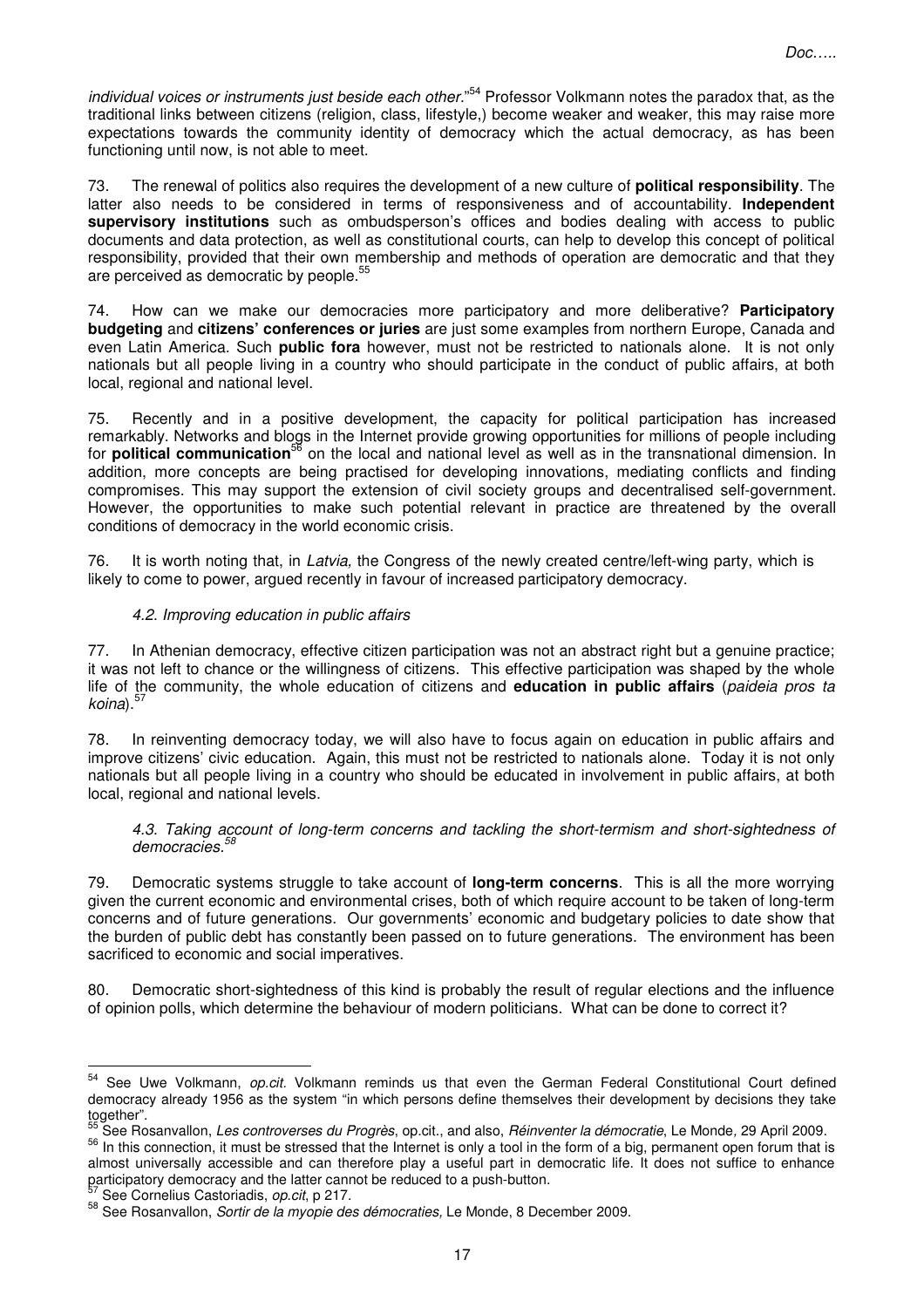81. Personally, I am not in favour of solutions from "inside" the representative electoral system. Instead, it is by rethinking **democracy outside this representative electoral order** that we should be able to take up this challenge and reinvigorate politics.<sup>5</sup>

82. Reference can be made here, for instance, to the Economic, Social and Environmental Council in France, which could play a key part in such a process. Similar bodies could be set up or strengthened in other member states.

## 4.4. Humanising and democratising globalisation

83. As the Greek Prime Minister Georges Papandreou put it when addressing our Assembly a few months earlier, at a time when the scope and consequences of the economic crisis in Greece were probably not yet fully grasped by his European partners today "the Council of Europe, along with the European Union, faces a renewed and daunting task: to **defend democracy at a time of globalisation**, and to **humanise and democratise the process of globalisation."** 60

84. In effect, today, as mentioned also above, globalisation provides a great opportunity and great wealth, but is subjected to few, if any, rules. Whether we are talking about the financial crisis, the struggle for energy resources, the threat of climate change, or poverty and inequality, what we lack at global level are the necessary rules and regulations, the necessary common understanding and values, and the necessary institutions to deal with those important challenges in a collective, just and effective way. The Copenhagen gathering of so many heads of state and government in December 2009 highlighted the lack of processes and institutions and even the will to regulate and humanise our model of growth and development in the face of the threat of climate change.

85. If we do not meet the challenges of globalisation and face up to them in a way that strengthens human rights, the rule of law and the sense of justice and security for all, particularly for those who are weaker, we will see massive competition at the global level between the differing geopolitical interests be it over energy, water resources or whatever else, and we will also see great insecurity and fear at the societal level. So we either humanise and democratise globalisation, or globalisation will become synonymous with violence and barbarism.

86. Today, we have separated the market and the economy from the polity in a way that allows the market, rather than our democratic institutions and our citizens, to make policy. We need to bring back politics so that our decisions in our economies are informed and regulated by the democratic will of our peoples.

87. Let me quote the conclusion of Mr Papandreou, which I fully share: "In this globalising world, the world needs more Europe, not less. If Europe was a peace project after the First World War and Second World War, today it is also a project in how to deal with a globalising world. We can and must become a model for a globalising society – one that provides that different nations, different cultures and different languages and traditions can partake and share in the same fundamental values and the same core practices and, in doing so, guarantee the rule of law and a democratic and humane globalisation.

## 4.5. Moving towards a transnational democracy

88. It is again outside the system based on elections that efforts must also be made to activate a kind of **transnational democracy**. <sup>61</sup> It is through citizen ownership that this should take shape in practice. And it is through a **public opinion** which supports more active co-operation between states and greater solidarity – rather than isolationism – that states themselves will become more receptive to such international cooperation.

89. Progress could perhaps be achieved by supporting and networking movements formed by citizens to address specific issues. As the problems that have to be solved locally or regionally often transcend national

<sup>59</sup> See also Rosanvallon, op.cit. Although Rosanvallon addresses the short-termism of democracies in the specific context of the fight against global warming, some of his proposals are valid in a broader context, namely: the establishment of academies of the future made up of recognised experts, philosophers and scholars and representatives of civil society; the launch of fora for the future, i.e. public fora harnessing the attention and involvement of all people and enabling them to take ownership of long-term issues.

<sup>60</sup> See doc. AS (2010) CR 03.

<sup>&</sup>lt;sup>61</sup> Rosanvallon uses the term "world democracy" in Sortir du désenchantement démocratique, Le Monde 2008.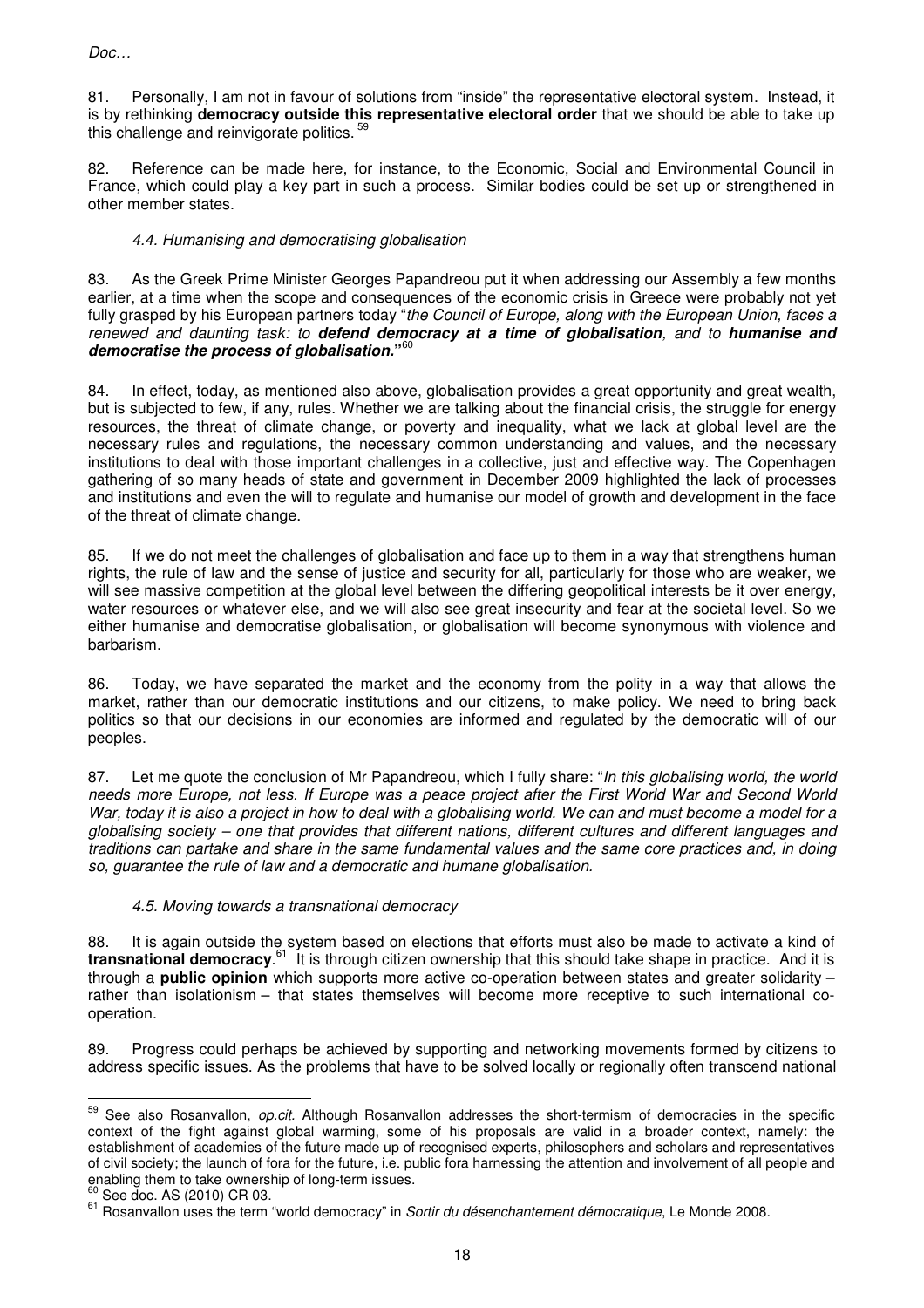borders (e.g. environmental issues), **transnational networks** are already growing up at this level in Europe. It is therefore essential to give such initiatives stronger support, in the form of know-how and financial resources, especially with an eye to a future transnational European democracy, as the 2008 report already mentioned.

90. The mere exchange of experience between movements and groups already active at local/transnational level would be valuable in this context.

Let me also note that while democracy as a mechanism for redistribution and for producing public services remains structurally national, democracy in terms of regulation and the recognition of rights does not need nation states and can be national, international or transnational.<sup>63</sup>

92. In December 2009, the European Union (EU) Lisbon Treaty came into force. This is important for the future of democracy in the 27 EU member states which represent a large share of Council of Europe member states, for several reasons. The integration of the EU Charter of Fundamental Rights into the Treaty and the substantial elaboration of principles of democracy in several treaty articles will strengthen the basic norms of liberty and democracy in all member states.

93. One special feature is the European Citizens' Initiative (ECI) which, for the first time ever in history, constitutes a transnational citizen right and gives one million European citizens from a significant number of member states an opportunity to present legislative proposals to the European Commission (Article 11.4).

94. By supporting this new citizen right, the European Parliament followed a central principle of direct democracy: it showed its readiness to share its power with a number of citizens. Those who see this innovation as a "baby-step" should not forget that also the European Parliament has no power to initiate European law but can only propose to the Commission a revision or new European law-making.

95. In order to prevent this new instrument being used only by those European organisations which have already a big lobby power in Brussels and enable also smaller and new civil society organisations to make use of it, the Commission and the European Parliament should implement the ECI in such a manner as to provide communicative, travel and translation resources to those who start to use the ECI in a credible way.<sup>64</sup>

## **5. The Council of Europe's contribution**

 5.1. Guaranteeing the righty to participate in the conduct of public affairs as a human right and a fundamental political freedom

96. Article 3 of Protocol No. 1 to the European Convention of Human Rights (ECHR), ratified by all but two (Monaco and Switzerland) Council of Europe member states, guarantees **the right to vote and to be elected**. 65

97. However, there is no guarantee of **the right to participate in the conduct of public affairs**. In this respect, Article 3 of Protocol No. 1 falls behind Article 21 of the Universal Declaration of Human Rights. The latter, while it enshrines the right to free, fair and universal suffrage in its third paragraph, guarantees in its very first paragraph that "**Everyone has the right to take part in the government of his country**, directly or through freely chosen representatives" - the word "government" being referred to in the French version of the text as "direction des affaires publiques" (**conduct of public affairs**).

l.

<sup>62</sup> Doc 11203, para 148.

<sup>63</sup> See Alain Touraine « Qu'est-ce que la démocratie ?» (What is democracy ?) éditions Fayard, 1994, page 103, chapter on the decline of the national state in Europe.<br>
<sup>64</sup> Eor instance. <sup>1</sup>

<sup>64</sup> For instance, Johannes Pichler and Bruno Kaufmann, in many books and other publications for the International Law faculty of the University of Salzburg and the European Initiative and Referendum Institute have made a number of interesting and useful suggestions in this context.

The five principles enshrined in this provision, as further interpreted by the Strasbourg Court, are universal, equal, free, secret and direct suffrage. These principles are also embodied in the Code of Good Practice in Electoral Matters, the reference document in this field, adopted by the Venice Commission and endorsed by the Assembly and the Committee of Ministers. As the Strasbourg case law and the Code specify, the right to universal suffrage can be subject to certain conditions, such as those related to age, nationality and residence.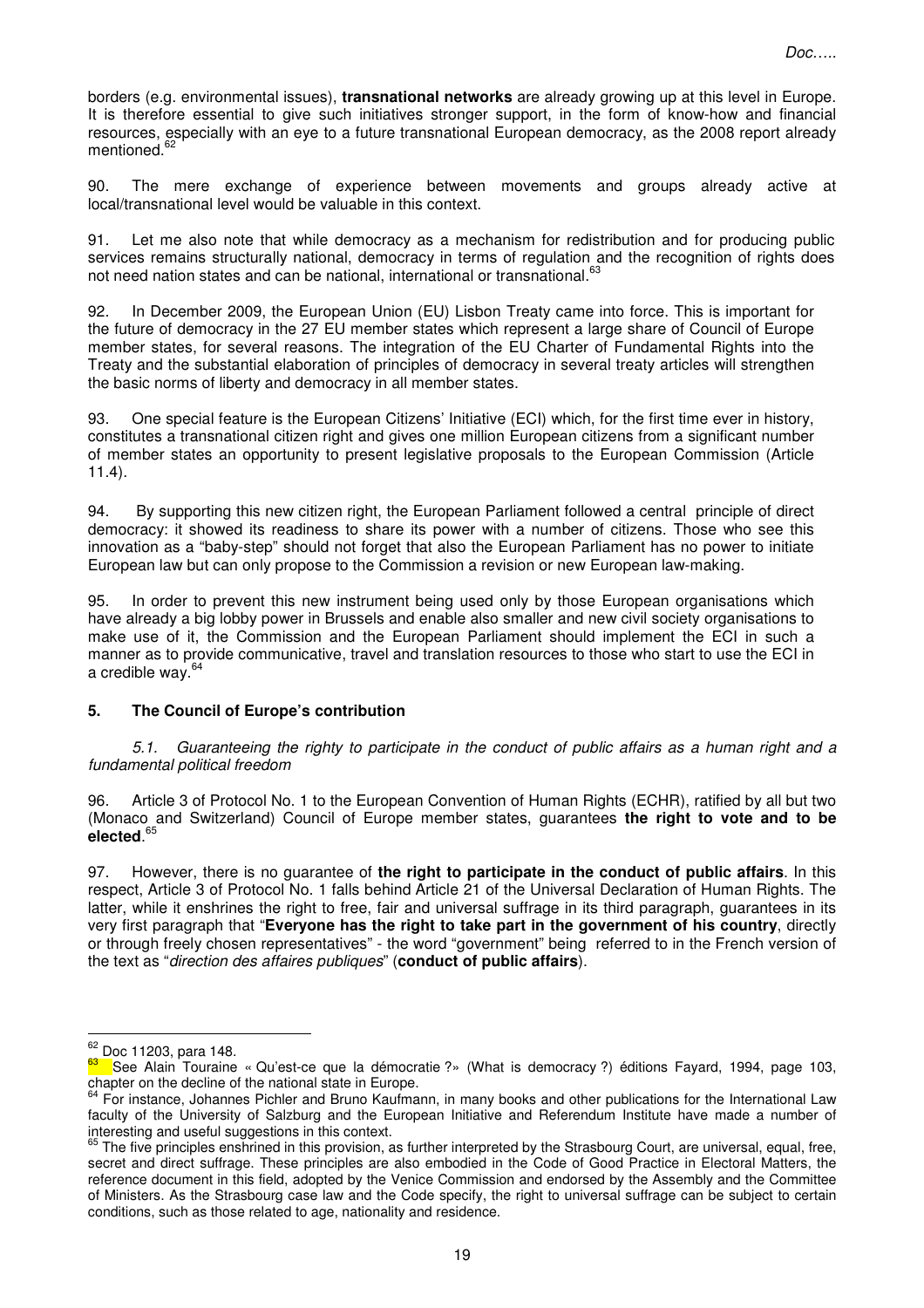98. Also, the International Covenant of Civil and Political Rights, in its Article 25, guarantees "the right and opportunity" of every citizen "**to take part in the conduct of public affairs**, directly or through freely chosen representatives".

99. In the context of the Council of Europe, considerable work has been done to enshrine the right of participation in the conduct of public affairs at local level.

100. Already in 1992, the Council of Europe adopted the Convention on the participation of foreigners in public life at local level. Although it entered into force on 1997, its record of ratifications has been very poor: it has only been ratified by three member states and signed by another eight.

101. Work was therefore engaged to prepare a new instrument to guarantee the right to participate in public affairs at local level for all, foreigners and nationals alike. This work led to the elaboration of an Additional Protocol to the European Charter of Local Self-Government on "**the right to participate in the affairs of a local authority**" which was open for signature only last year, on 16 November 2009, in Utrecht. The new protocol has already been signed by 12 member states and ratified by two (Norway and Sweden).

102. The Utrecht protocol guarantees the right to participate in the affairs of a local authority to "everyone within the jurisdiction" of a State Party although some specific rights are reserved only to nationals. It defines this right as "the right to seek to determine or to influence the exercise of a local authority's powers and responsibilities".

103. Interestingly enough the Preamble to the Utrecht Protocol states:

#### "Considering that the **right to participate in the conduct of public affairs is one of the democratic principles that are shared by all member states of the Council of Europe**";

104. The question is then raised: why not enshrine **the right to participate in the conduct of public affairs,** be it at local, at regional or at national levels as a fundamental freedom and a human right in a new Protocol to the ECHR?

105. This would supplement, on the one hand, the right to vote and stand for elections and, on the other, previous initiatives taken at local level. Moreover, as mentioned earlier, in the globalising world we live in, many local issues become global issues. For instance, we may feel the consequences of climate change around us but it is a global issue. And most people, especially young people, tend to be much more interested in the conduct of public affairs at national or even international level than in local issues.

106. The elaboration, within the Council of Europe, of a new legal instrument, in the form of a Protocol to the ECHR, on the right to participate in the conduct of public affairs (without restriction to the local level) would make it clear that this is a fundamental human right the scope of which goes beyond the right to vote every four or five years for members of parliament or heads of state or even to stand for elections. This would be a concrete and high profile contribution of our Organisation to promoting participative democracy throughout the continent. The drafting process in itself would offer a unique opportunity for animating the debate on the need to increase active participation and further involvement of people in the conduct of public affairs.

107. Of course a number of questions have to be discussed in the context of such a process, namely as regards the beneficiaries and the precise scope of this right. In my view, it would not make much sense to establish today a new legal instrument on participation if it is to limit it to nationals only. Whereas in principle the right to participate in the conduct of public affairs should be granted "to everyone within the jurisdiction of a state", some specific expressions of this right may have to be reserved to nationals or residents. Also, should a person have the right to participate in the conduct of public affairs of both his/her state of origin and residence? All these are questions that need further reflection and public debate.

108. The Venice Commission could be an excellent partner for assisting the Assembly in elaborating a draft protocol on the right to participation in public affairs. The Political Affairs Committee of the Assembly, together with the Venice Commission, could indeed organise joint hearings but also open public debates on the issue before proposing a draft text to the Committee of Ministers for consideration. Other interested parties could also be invited to take part in the reflection process on an ad hoc basis.

109. In conclusion, I would therefore propose that the Assembly decides to pursue further reflection, in close consultation with the Venice Commission, with a view to elaborating a Protocol to the ECHR guaranteeing the right to participate in the public affairs.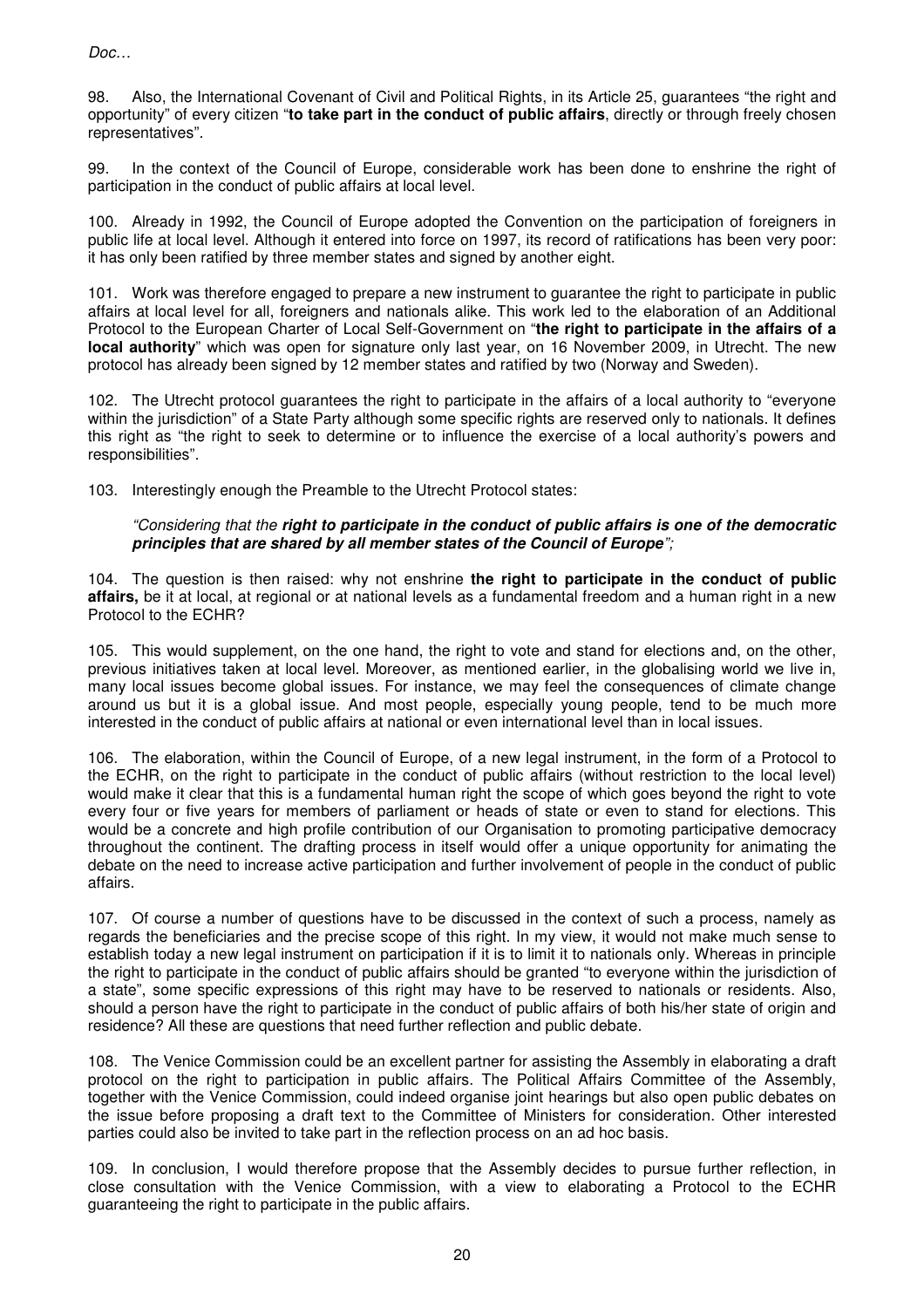## 5.2. Enhancing democratic citizenship education

110. The Council of Europe has long-standing expertise in the field of **democratic citizenship**. The latter is defined as 'education, training, dissemination, information, practices and activities which aim, by equipping learners with knowledge, skills and understanding and moulding their attitudes and behaviour, to empower them to exercise and defend their democratic rights and responsibilities in society, to value diversity and to play an active part in democratic life, with a view to the promotion and protection of democracy and the rule of law".<sup>66</sup>

111. A major contribution by our Organisation is the **Charter on Education for Democratic Citizenship and Human Rights Education**, which was developed over a period of several years with wide consultations and finalised in 2010. This non-binding instrument provides a broad framework for promoting democratic citizenship in formal and vocational education and training, and the active participation of learners and parents in the governance of educational institutions. It also encourages multilateral and transfrontier activities, including the existing network of coordinators on education for democratic citizenship and human rights.

112. Only a few weeks ago, at its Ministerial Session in Strasbourg, on 11 May 2010, the Committee of Ministers adopted a recommendation calling on member states to comply with this Charter.<sup>67</sup>

113. I propose that the Assembly joins the Committee of Ministers in recommending compliance with the new Charter, which will be also used as a basis for the Council of Europe's future work in this field in the coming years.

## 5.3. Setting up a Strasbourg Democracy Forum

 $\overline{a}$ 

114. The Assembly has repeatedly stated, both in its reports and debates, that the Democracy pillar of the Organisation needs to be strengthened and gain in visibility.

115. The other two statutory pillars of the Council of Europe, i.e. Human Rights and the Rule of Law, are firmly anchored within the European Convention of Human Rights (ECHR) and the Strasbourg Court case law and thus are also visible. The role of the Council of Europe as Europe's human rights watchdog has been widely recognised and will be further enhanced with the process of accession of the European Union to the ECHR following the entry into force of the Lisbon Treaty.

116. But when it comes to democracy, although progressively reinforced since the 2005 Warsaw Summit, the Council of Europe's message and role are not yet visible enough. Several mechanisms and structures today exist and important activities are regularly carried out, such as: the Forum for the Future of Democracy, the Assembly's biennial debates on the state of democracy in Europe, the European Commission for Democracy through Law (Venice Commission) and the Summer University of Democracy, bringing together each year in Strasbourg young leaders participating in the Schools of Political Studies network – a civil society initiative aimed at training new generations of democratic leaders in Eastern and South Eastern Europe on key topics of European society, with an emphasis on democratic institutions and European co-operation.

117. However, what seems to be missing is an **umbrella structure** that ensures synergies among these various structures and activities and enhanced visibility of the Council of Europe's pan-European message on democracy.

118. In fact, the Forum for the Future of Democracy (FFD), created at the Warsaw Summit, at the instigation of the Assembly, has the advantage of bringing together all Council of Europe partners of the democratic process in its *Quadriloque*: representatives of the Assembly, the Congress, the Committee of Ministers and the Conference of INGOs, that is representatives of elected bodies at local and national level, of governments and of civil society.

<sup>&</sup>lt;sup>66</sup> Article 2 a of the Council of Europe Charter on Education for Democratic Citizenship and Human Rights Education.

<sup>&</sup>lt;sup>67</sup> See Recommendation CM/Rec(2010)7 of the Committee of Ministers to member states on the Council of Europe Charter on Education for Democratic Citizenship and Human Rights Education, adopted on 11 May 2010 at its 120th Session.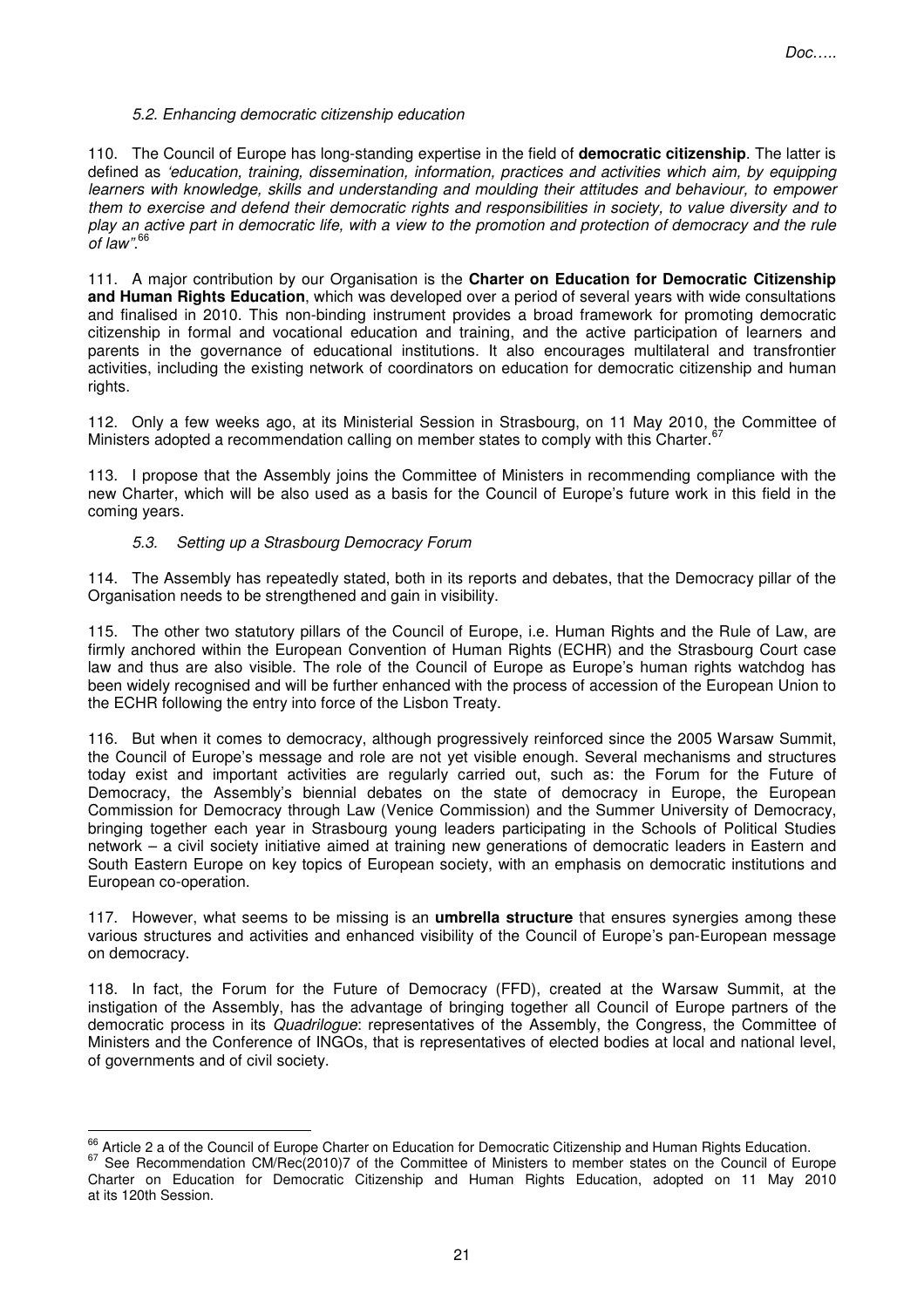119. However, the very strong influence of the host country and the limited institutional links with the Organisation's decision-making bodies result in a limited impact on the democracy related activities of the Council of Europe and very limited visibility outside the host country. It also lacks permanent high-profile direction and leadership.

120. At present, a reform of the FFD is under way, in which the Assembly actively participates as a partner of the Quadrilogue. The reform proposals currently on the table are to be welcomed, in particular as regards the ideas of transforming the previous "Advisory" Body to a "Steering" Body with increased responsibilities, associating external experts in the preparation of events in a Forum cycle, as well as the decision to hold a Forum session biennially rather than annually, etc.

121. The ongoing reform of the FFD will certainly improve its functioning but will not solve the abovementioned problems of ensuring high-profile direction and leadership and increasing the Council of Europe's visibility as a major actor in the democracy field since the Forum sessions will continue to be organised in various member states.

122. On the other hand, the Summer University of Democracy, which involves the 16 Schools of Political Studies operating all over Eastern (including South Caucasus) and South Eastern Europe, and to which the City of Strasbourg is closely associated, is progressively becoming a major political event attracting increased media interest. Prominent personalities have participated in the Summer University since it started operating in 2006.

123. However, as no Schools of Political Studies operate in Western European countries, the Summer University of Democracy represents less than half of the Council of Europe membership.

124. Therefore, a possible solution to combine the advantages and avoid the inconveniences of the two existing structures, the Forum for the Future of Democracy, on the one hand, and the Summer University of Democracy, on the other, would be to join them and organise a major event on democracy in Strasbourg which could give greater prominence and visibility to the Council of Europe's message on democracy and could be called the **Strasbourg Democracy Forum**.

125. The idea of establishing a "Davos of democracy" on the basis of existing Council of Europe mechanisms and structures, as a real laboratory for ideas, thoughts and expertise, was recently launched in Mr Mignon's report on the future of the Council of Europe in the light of its sixty years of experience. However, the term "Davos of democracy" was not well received by part of the Assembly's members and of the Ministers' Deputies and this has influenced – I think – discussions on the merits. I personally do not like the idea of linking to "Davos" any future initiative in the field of democracy either, whereas I fully share Mr Mignon's proposal in its essence. I also find it important to give the Strasbourg City the opportunity to be closely associated in a major Council of Europe event on democracy so that the city which hosts our Organisation may increasingly be known not only as hosting the Human Rights Court and the European Parliament but also a House of Democracy.

126. The Strasbourg Forum would not only develop synergies among the various existing Council of Europe structures and activities in the field of democracy, but, above all, would provide a high-profile laboratory for ideas, proposals and expertise in the field of democracy, along the lines of what Mr Mignon proposed in his earlier report and the Assembly endorsed in its Resolution 1886 (2009). It could also serve as a barometer with respect to the main challenges to democracy in Europe, including those raised by globalisation, climate change, sustainable development, terrorism and violence, organised crime, migration and racism. It could thus become an **international reference** in the field of democracy.

127. Modelled on the Advisory or Steering Board of the FFD, the Strasbourg Democracy Forum could be organised as a structure which associates representatives of the *Quadrilogue* partners (Committee of Ministers, Assembly, Congress, INGO Conference) and the Venice Commission, as well as representatives of the recently created Association of the Schools of Political Studies. Participants would come from the same bodies so that participation from all Council of Europe member and observer states would be ensured.

128. To ensure the required coordination, as well as enhanced visibility, a high-profile personality, a sort of **Delegate for Democracy,** could lead and animate the Strasbourg Democracy Forum. He or she could provide continuous reactivity on democracy-related issues of major/current interest in a manner similar - but probably more modest due to financial constraints - to what the Human Rights Commissioner does in the field of human rights. It could also be envisaged that he or she chairs the Steering Board of the FFD.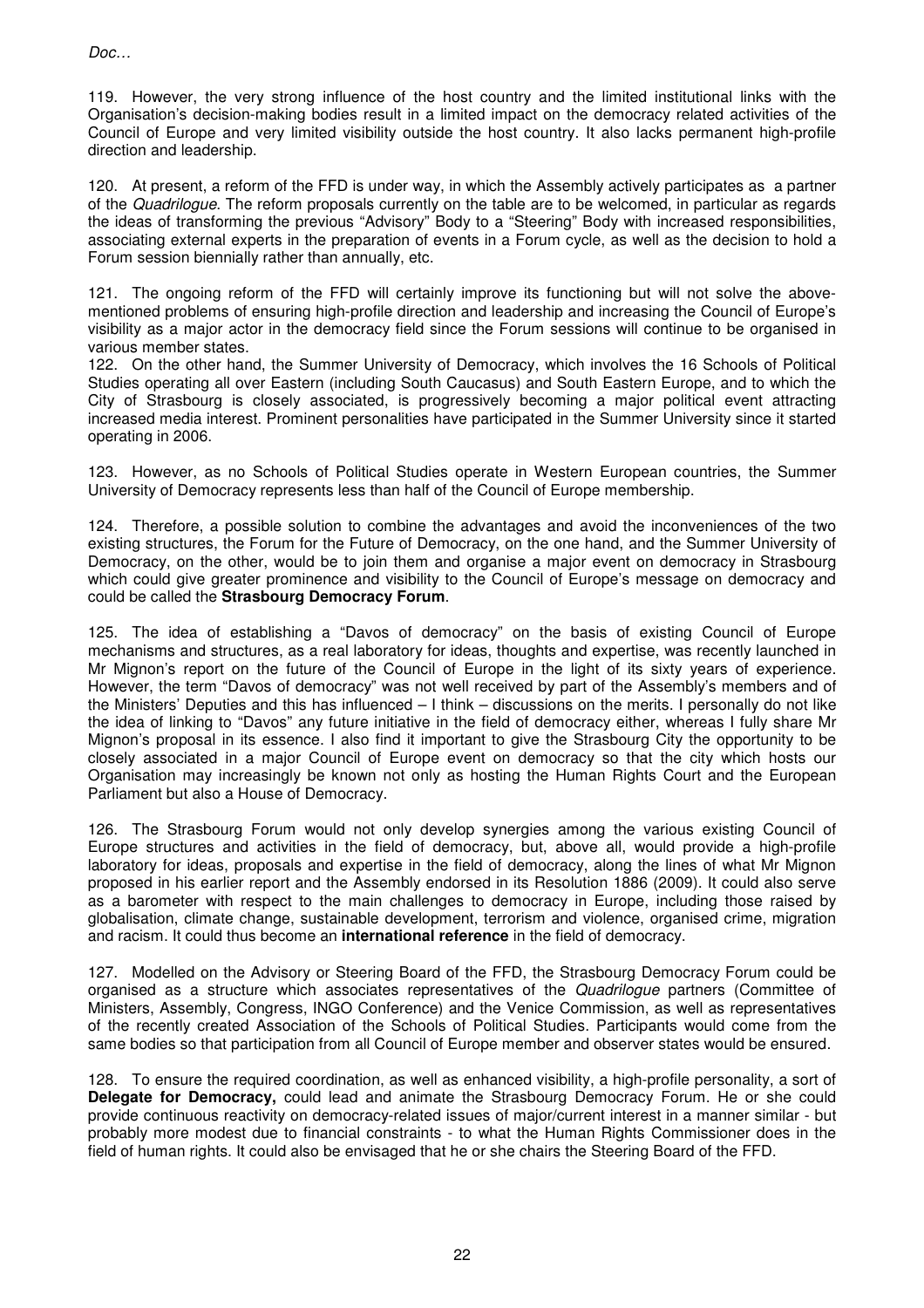129. I believe these proposals would fit perfectly well with the Secretary General's priorities for the Organisation who wants to make the Council of Europe "the reference Organisation in Europe – and beyond – for human rights, rule of law **and democracy**".

## **6. Conclusions**

130. In conclusion, the report has demonstrated that the recent world economic crisis has accentuated symptoms of crisis of democracy which have been present for some time now. In particular:

lack of necessary regulation and co-operation at the international level, as well as lack of political control over financial interests, to face the challenges of globalisation;

 • highly centralised executive decision-making and global negotiation mechanisms with little parliamentary control, insufficient transparency and without opportunities for citizens' participation. This has further bred people's distrust in democratic institutions and the quality of the democracy they live in and increased their feeling of powerlessness and frustration;

 • concentration of power and money, and, in some Council of Europe member states, also an excessive concentration of the media in the hands of a few. More and more politicians have become dependent on the huge fortunes or the favours of those who own the media. As inequality and the concentration of wealth increase, so does the corruption of democratic institutions;

 • a disinterest in the current institutionalised procedures of democracy and a crisis in representation. Election turnouts have gone into freefall in most European countries and abstention rates reached up to 80% in some of them in the 2009 elections to the European Parliament;

- populist, extremist and identity politics, as well as nationalistic rhetoric, have been reinforced during recent years under crisis conditions in many member states;
- an almost unlimited collection of personal data by state agencies, notably the police and social security agencies, as well as by private companies, threatens personal freedom and privacy, which is one of the pre-conditions for free participation in democratic life.

131. Therefore, the current crisis in representation requires that, apart from the traditional forms of mandate and delegation, with which less and less citizens are satisfied, the political relationship between society and the authorities must also be approached in a different manner. Thus, without putting into question representative democracy, it should be underlined that representation can no longer be the only expression of democracy; the latter has also to be developed beyond representation, in particular by the following means:

 • more sustained forms of interaction between people and the authorities must be established, beyond the conventional representative approach, in order to include, in a carefully designed manner, direct democratic elements in the decision-making process;

 • participatory democracy should be enhanced as a process in which all people, and not only nationals, are involved in the conduct of public affairs, at both local, regional and national levels;

 • democracy should be understood not just as a system or the sum of individual rights, but as a form of society which requires rules for social justice and redistribution and implies not only delegating and taking decisions, but also discussing and living together in dignity, respect and solidarity. It is work in progress which is put to the test on a daily basis;

 • the renewal of politics also requires the development of a new culture of political responsibility. The latter needs to be considered in terms of responsiveness and accountability, as well as transparency, on the part of those who govern.

132. The right to participate in the conduct of public affairs, be it at local, regional or national levels, is a human right and a fundamental political freedom and should thus be embodied as such in the European Convention of Human Rights (ECHR).

133. Humanising and democratising the process of globalisation is another challenge the Council of Europe is facing. Its contribution could consist in developing, along with other actors, guidelines to regulate globalisation in full respect of human rights, including social rights, ecological imperatives and the rule of law.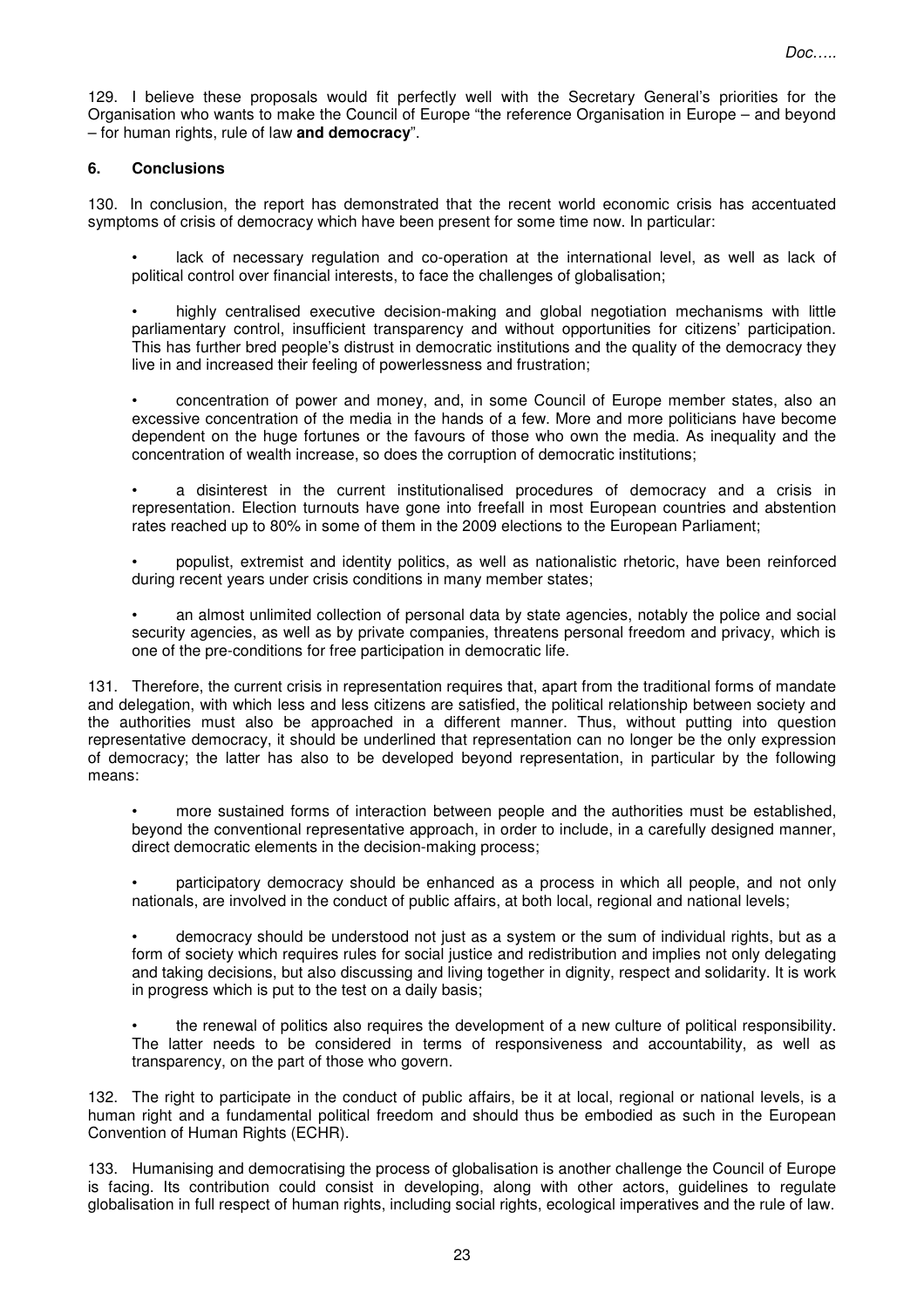134. Stronger support should be given to transnational networks formed by people to address specific issues, such as environmental, social or even constitutional ones, especially in view of the advent of transnational European democracy building. In this context, the European Citizens' Initiative (ECI) provided for by the European Union (EU) Lisbon Treaty, which gives European citizens an opportunity to present legislative proposals to the European Commission, thus constituting the first instrument of transnational and direct democracy in the EU, is to be welcomed. The EU Institutions should now implement the ECI in such a manner as to enable all democratically engaged civil society groups, and not only the privileged ones, to make use of it in the common European interest.

135. With a view to contributing to enhancing people's participation in the conduct of public affairs, improving the quality of democracy and promoting the common interest, I therefore propose that the Assembly calls on Council of Europe member states to:

- establish participatory and deliberative structures, such as participatory budgeting, citizen initiated referendum processes and citizens' juries or conferences, open to all those living in a country and not only to nationals;
- set up, enhance and promote independent supervisory institutions, such as ombudsperson's offices and bodies dealing with access to public documents and data protection, so as to enhance the concept of political responsibility and accountability;
- improve citizenship education and political training by ensuring compliance with the new Council of Europe Charter on Education for Democratic Citizenship and Human Rights Education.

136. I also propose that the Assembly pursues further reflection, in close consultation with the European Commission for Democracy through Law (Venice Commission), with a view to elaborating an Additional Protocol to the ECHR guaranteeing the right to participate in the conduct of public affairs as a human right and fundamental freedom. This would supplement, on the one hand, the right to vote and stand for elections, guaranteed by Protocol No. 1 to the ECHR (ratified by all but two member states of the Council of Europe) and, on the other, similar initiatives taken at local level.

137. Open public debates should be organised in the context of the drafting process of the new protocol so that this process in itself offers an opportunity for promoting public discourse and raising awareness on the need to increase citizens active participation and further involvement of all people in the conduct of public affairs.

138. Among the three main pillars of the Council of Europe, the Democracy pillar needs to be strengthened, further conceptualised and gain in visibility. I therefore propose that:

- a Strasbourg Democracy Forum be set up as an umbrella structure providing an international reference in the field of democracy and a laboratory for new ideas and proposals – including older ones which have been forgotten and need to be put back on the agenda - with a view to strengthening and restoring democracy. Such a structure could also serve as a barometer with respect to the main new challenges to democracy in Europe today, including those raised by globalisation;
- a high-profile personality, a sort of a Delegate for Democracy, be entrusted with the task of leading and animating the Strasbourg Democracy Forum, as well as disseminating, on a permanent basis, the Council of Europe's message on democracy-related issues of major current interest.

139. Finally, the Assembly should invite the national parliaments of the Council of Europe member states to examine the present report and resolution and provide their feedback in an appropriate manner with a view to ensuring relevant follow-up in the framework of national legislation and policies.